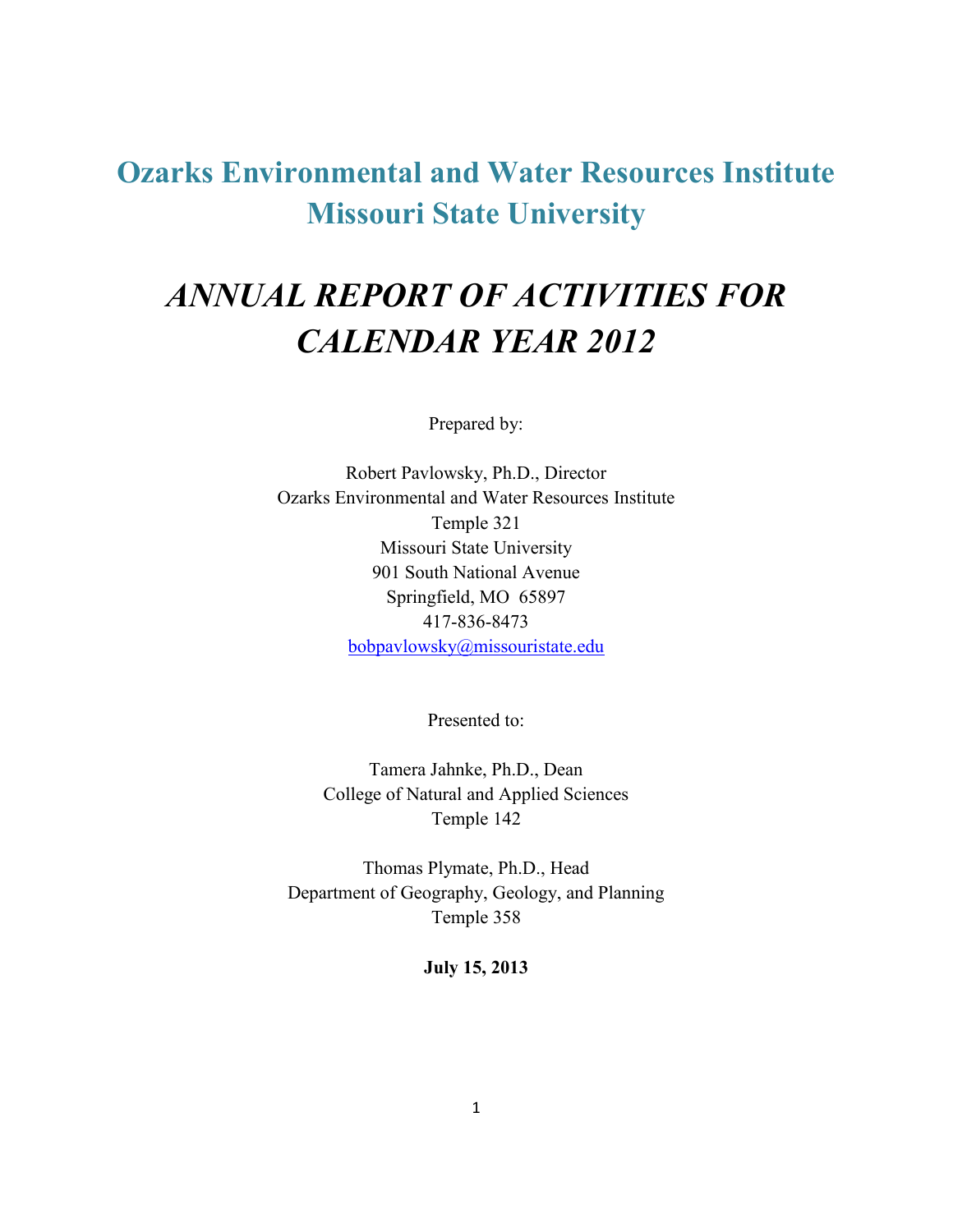



# **Ozarks Environmental and Water Resources Institute**

## **ANNUAL REPORT OF ACTIVITIES FOR CALENDAR YEAR 2012**

Prepared by: Robert T. Pavlowsky, Director **July 15, 2013**

## **EXECUTIVE SUMMARY**

OEWRI activities in 2012 focused primarily on attracting external funds, developing and sustaining partnerships, student mentoring and training, and implementing applied and basic research projects to support science-based monitoring and analysis of water and sediment quality trends and watershed function and disturbance in Missouri. In addition, OEWRI has supported several thesis projects and additional outreach in the areas environmental management and geotourism in Jamaica.

Research accomplishments include work on 11 externally funded projects totaling about \$204,000 in funds expended by OEWRI in 2012. No peer-reviewed articles were published, two final project reports submitted to sponsors, and 31 conference and invited presentations were delivered.

Activity records typically indicate that OEWRI staff spend about 5 to 15 percent of their time per week working on education, service, and outreach activities for the campus community and Springfield area.

Undergraduate education accomplishments include the hiring of 6 hourly workers, research project support and mentoring for 5 students, and field trip experiences for about 50 students.

Graduate education accomplishments include the hiring of 13 graduate assistants and varying levels of support for 21 thesis projects with 4 MS graduates.

OEWRI provides extensive service and outreach to the community and is involved in many planning committees, environmental events, and conferences. The number of partners involved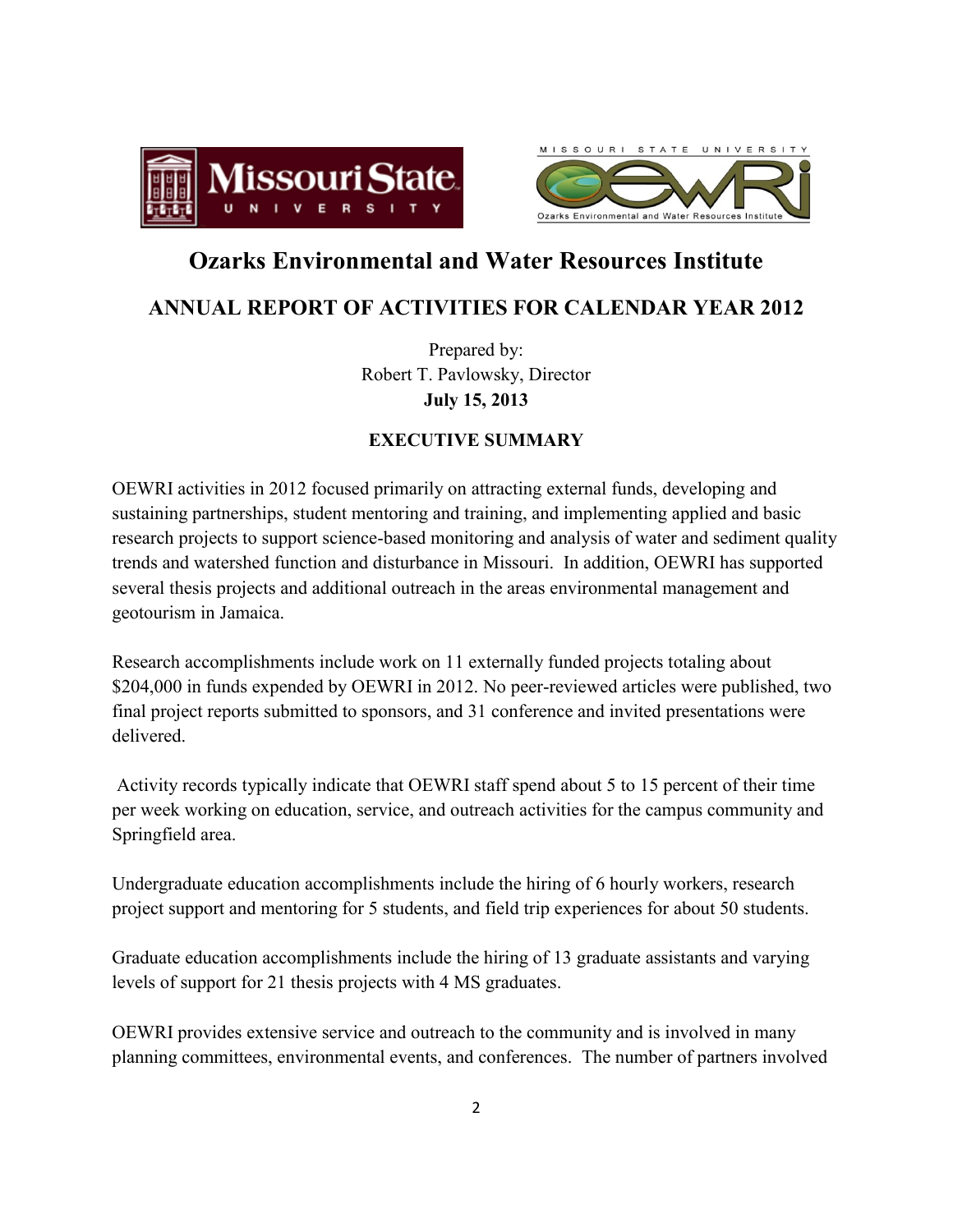with the Institute is extensive at all levels. In 2012 OEWRI worked with 8 MSU faculty, 3 MSU centers, and 29 other units including 7 watershed groups.

Two factors slowed OEWRI productivity in 2012 to some degree: (i) our long-time laboratory manager left for another position in September and it took until February to hire a replacement; and (ii) construction of the vivarium interfered with laboratory operations.

OEWRI contributes to the Public Affairs mission of MSU through research, outreach, and student trips in Jamaica to address community problems, by involving students in high profile environmental projects that challenge them to examine leadership and ethical dimensions, and maintaining strong connections with community leaders and stakeholders in the area of environmental issues and water resources management.

#### **INTRODUCTION**

Missouri State University's Board of Governors established the Ozarks Environmental and Water Resources Institute (OEWRI) in January 2004 to address water resource problems within the Ozarks through research, education, and outreach. Funding to start the institute included a one million dollar grant through the U.S. Environmental Protection Agency-Region 7 beginning in 2006-07 and base support by the University of \$75,000 annually. Federal funding was targeted to develop the infrastructure and capacity for research in three areas identified as important to meet the needs of both environmental managers and Ozark communities: water quality and quantity, sedimentation and soil/sediment quality, and geospatial analysis of land use and natural resources. Dr. Pavlowsky was selected through a university search to be the director of OEWRI in March 2005. OEWRI is administered within the College of Natural and Applied Science through the Department of Geography, Geology, and Planning (GGP). Additional information about OEWRI can be found at: [http://www.oewri.missouristate.edu/.](http://www.oewri.missouristate.edu/)

This is the annual report of activities for the Ozarks Environmental and Water Resources Institute (OEWRI) in the College of Natural and Applied Sciences (CNAS) at Missouri State University (MSU). The report is organized in the following manner:

- (1) Description of the mission statement and facilities;
- (2) Description of activities for 2012
- (3) Accomplishments in research, education, outreach, partnerships, and Public Affairs
- (4) Budget Expenditures and Income for 2012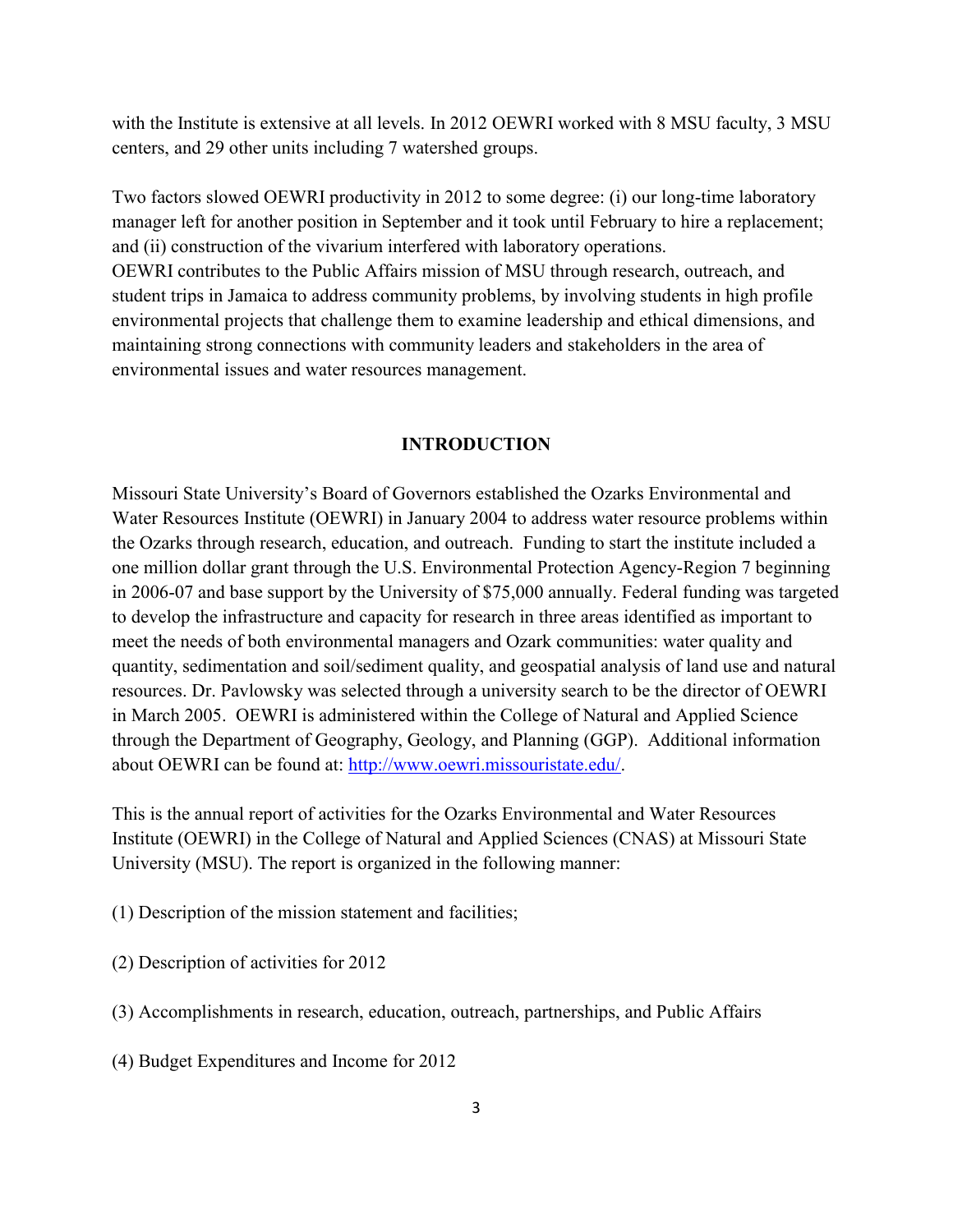(5) Strategic Plan for 2013

(6) Resource Needs

## **MISSION STATEMENT AND FACILITIES**

The mission statement for OEWRI was initially approved by the MSU Board of Governors in 2004. It was later revised and expanded to include program areas of emphasis by a committee of 14 CNAS faculty in 2007.

*OEWRI's mission is to advance our scientific understanding of water resource quantity, quality, and distribution in Ozarks watersheds.* Centrally located in Springfield, Missouri, OEWRI provides technical expertise, analytical capability, and student training to support environmental research, watershed monitoring programs, and watershed group activities in the Ozarks and beyond. OEWRI's mission has four major goals:

(1) Conduct applied and basic research focusing on understanding the influence of natural processes and human activities on watershed conditions and water resources;

(2) Establish regional partnerships, disseminate information, and provide educational and training opportunities related to scientific monitoring and management of water resources;

(3) Provide policy alternatives to address water resource questions raised by decision-makers based on scientific sampling and analytical protocols; and

(4) Serve as a clearinghouse for research results and publications pertaining to water supply and quality in the Ozarks.

OEWRI supports Missouri State University's mission in [public affairs](http://publicaffairs.missouristate.edu/) and its three components in ethical leadership, cultural competence, and community engagement. In addition, OEWRI programs are central to the public affairs theme in science and the environment for research and education. It directs and collaborates on basic and applied research projects aimed at solving environmental problems by working in partnership with university researchers, environmental groups, local communities, and government agencies. It involves students in all levels of its activities.

## **Staffing**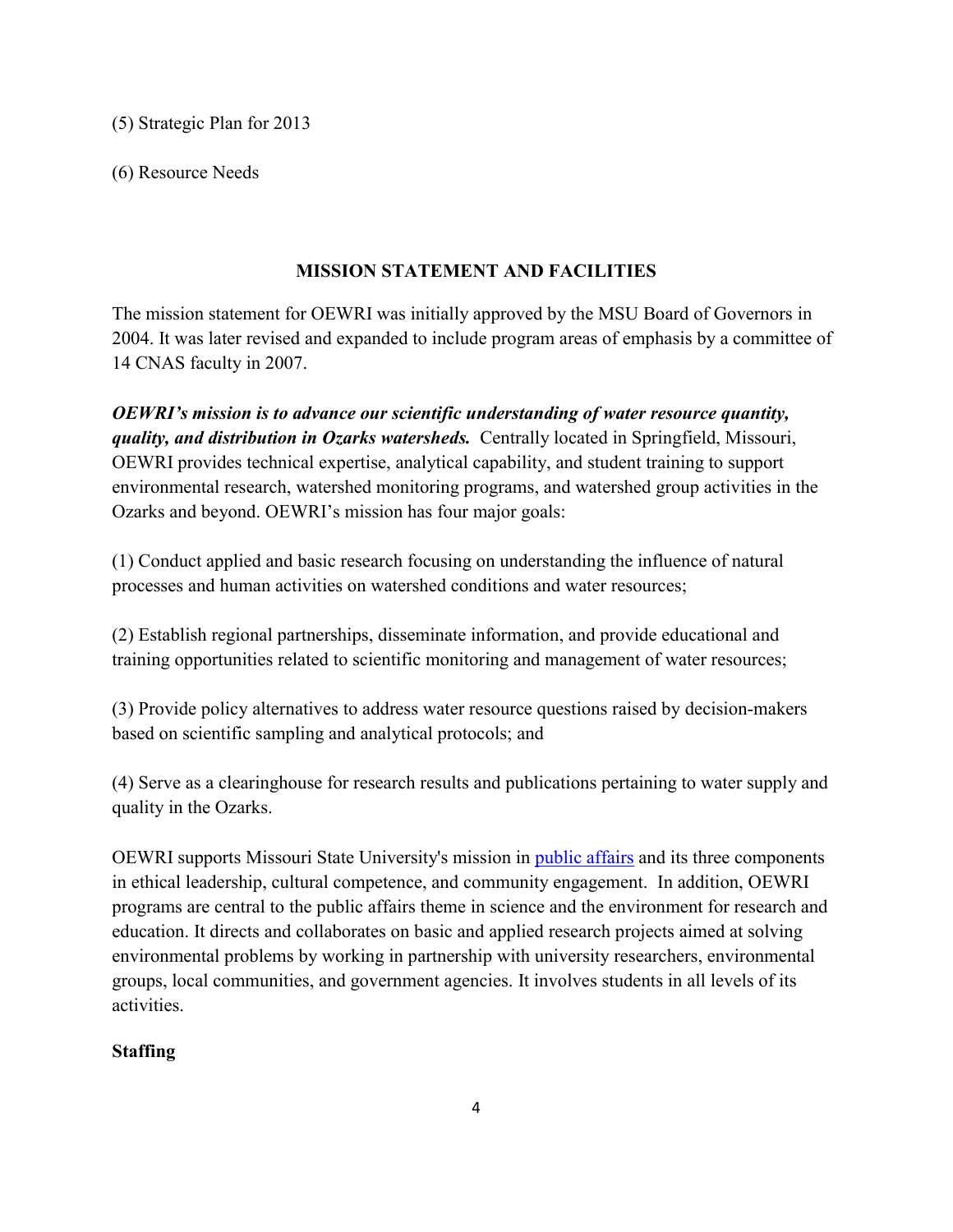OEWRI is staffed on campus in Temple Hall as follows:

(1) Robert Pavlowsky, PhD., Director, half-time;

(2) Marc Owen (M.S. Resource Planning), Assistant Director and project manager, Soil Quality, Geomorphology, and Field Monitoring;

(3) Tyler Smith (M.S. Biology), Research specialist I, Manager of the Water and Soil Quality Laboratory; and

(4) Deana Gibson, secretary and project accounts (shared with Geography, Geology, and Planning)

#### **Facilities**

OEWRI facilities are presently located in Temple Hall within office and laboratory space that is under GGP control. OEWRI space is allocated in partnership with other units as follows:

Department of Geography, Geology, and Planning

Director's office- T321; Staff & GA offices- T326, T343, and T307; Geomorphology Laboratory & GA office- T125 (supervised by Pavlowsky); and Sample Preparation Laboratory, T129 (shared use area). Field Equipment Storage and GA office, T103

#### Department of Chemistry

Lachat Nutrient laboratory, T470 (supervised by Dr. R. Biagioni); and Metals/ICP-AES laboratory, T437 (supervised by Dr. R. Biagioni).

#### Department of Biology

Microbiology laboratory- T239 (supervised by Dr. John Steiert).

#### Outdoor Storage

Three trucks in SW parking deck, including one truck-mounted Giddings soil coring rig. John boat/motor and canoes in back lot of Kemper Hall. Box trailer in Cherry Street fenced area

#### **Program Areas**

OEWRI activities at the Institute primarily focus on the following six program areas: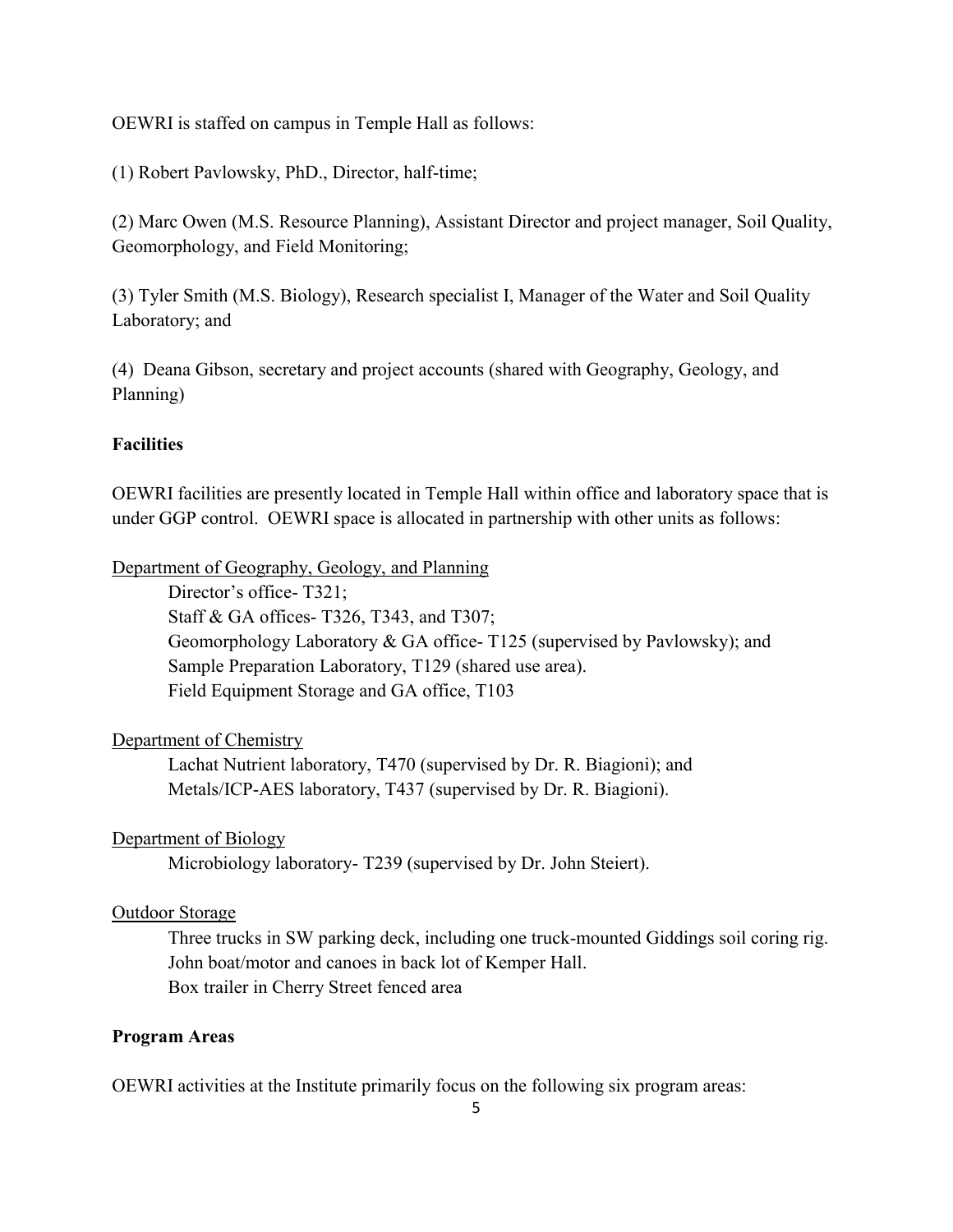#### (1) Water and Sediment Quality Laboratory

Laboratory instrumentation and facilities to study water and sediment quality indicators of most concern to researchers, government agencies, and watershed groups in the region. The laboratory has a full-time director and training protocol and follows USEPA-approved standard methods and strict QA/QC procedures. The laboratory can analyze the following water constituents: water chemistry (temperature, pH, DO, SC, turbidity); total suspended solids and settleable solids; nutrients (N, P); metals (Cu, Pb, Zn, etc.); IDEXX bacteria counts; bacterial DNA fingerprinting and tracking using Bacteroides PCR assays; metals (Pb, Zn, Cu); total/organic carbon; suspended and benthic chlorophyll/algae; and dissolved ions by ion chromatography. The OEWRI laboratory offers the following soil/sediment analyses: particle size distribution by laser diffraction, hydrometer, and dry/wet sieving; sediment particle density; two sonic sifters; soil pH; total and inorganic carbon; available, extractable, and total trace metals, major elements, mercury, and phosphorus; gamma spectrophotometer to measure radioisotope activity (Cs-137, Pb-210); MS2 magnetic suceptibility system; and other standard soils tests.

#### (2) Geospatial Sciences Laboratory

The Geospatial Sciences Laboratory provides both investigative and analytical assistance to water and sediment quality related projects within the institute. The laboratory houses both field and desktop geospatial analysis equipment. Desktop instrumentation includes seven computer workstations running geospatial software including ArcGIS Desktop 9.2 suite with multiple ArcGIS Desktop extensions including Spatial Analyst, 3D Analyst, Survey Analyst, Geostatistical Analyst, Feature Analyst, and others. Workstations are also equipped with the latest version of the image processing software ENVI, as well as all of the software necessary to communicate with and integrate numerous pieces of geospatial field equipment. Field instrumentation includes three auto level with tripolds and stadia rods; two Topcon electronic Total Stations; two Trimble GeoXH mapping grade GPS receivers; two Trimble Zephyr antennas; and three Garmin GPS Map 76 GPS units. In addition, OEWRI partially supports a continuous-logging GPS base station and offers on-line access to correction data. With this combination of field and desktop tools OEWRI can provide a range of cartographic products and geospatial analyses including (i) thematic map production; (ii) database development with online access; (iii) watershed assessments of geology, soils, stream networks, riparian lands, land use, and point and nonpoint pollution sources; (iv) topographic stream channel and floodplain surveying and mapping, (v) image interpretation and classification using aerial photography and satellite imagery, and (vi) GPS surveying and ground point control.

(3) Water Quality Monitoring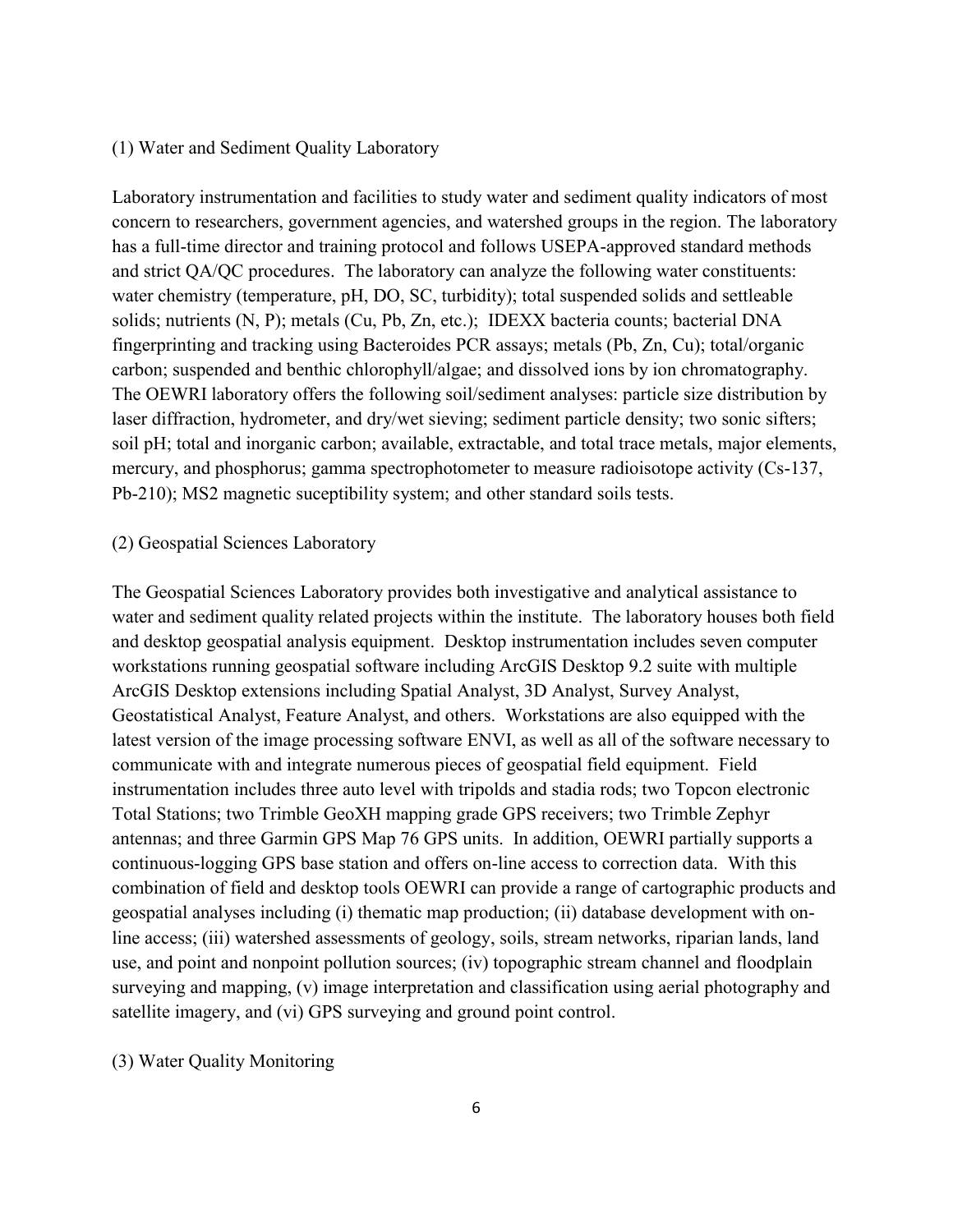The Institute is a leader in stream sampling, trend analysis, and water quality data interpretation in southwest Missouri. Through collaboration, contracts, and grants, OEWRI provides expert advice and technical support to watershed groups, local communities, and private businesses to help plan and implement baseline and regulatory water quality monitoring programs. It is equipped to cover a wide range of monitoring services such as 319 watershed projects, TMDL monitoring programs, and catchment runoff studies. In addition, the institute supports an on-line accessible data base for publications and water quality data for the region. Data generated by monitoring efforts are used to develop rating curves to evaluate load-based pollution trends, evaluate the influence of land use on water quality, and support compliance monitoring requirements by state and federal agencies. OEWRI is equipped with three autosamplers, two propeller-type velocity meters, two acoustic velocity meters, four depth-integrated field samplers, and other field sampling supplies.

#### (4) Stream Stability and Sedimentation

Research on the physical characteristics of streams of all sizes is needed to develop models of channel form and behavior that can be used for management purposes to address bank erosion and sedimentation problems in the Ozarks. OEWRI focuses its physical river research efforts in three areas: channel morphology, long-term channel dynamics, and sediment contaminant dispersal. *Channel morphology* research involves the collection and evaluation of field measurements of the cross-section, longitudinal profile, and planform pattern to understand the present condition of the channel and floodplain and predict future changes. OEWRI uses a combination of quantitative and rapid assessment procedures that have been scientifically tested and developed for use in Ozarks streams. The geomorphic data collected is used to model channel form, determine causes of channel instability, and support channel restoration plans. Investigations of *long-term channel dynamics* involves the detection of changes in channel form, bank erosion, and floodplain sedimentation over periods of 10 to 1,000 years or more. Subsurface investigations and remote sensing methods are used in these studies to understand the response of watersheds and river systems to climate change and historical human disturbances. Finally, for pollution control purposes, it is important to understand processes affecting the spatial trends of *sediment contamination* in rivers. Sediment particles can bind metals and nutrients to high concentrations and often become important contributors to water quality problems. Thus, it is important to understand the role played by active channel and floodplain sediments during the storage, transformation, and remobilization of contaminants in Ozarks rivers. OEWRI is equipped with a truck-mounted Giddings coring rig, field surveying equipment, and sediment/soil sampling tools.

(5) Collaborative Environmental Programs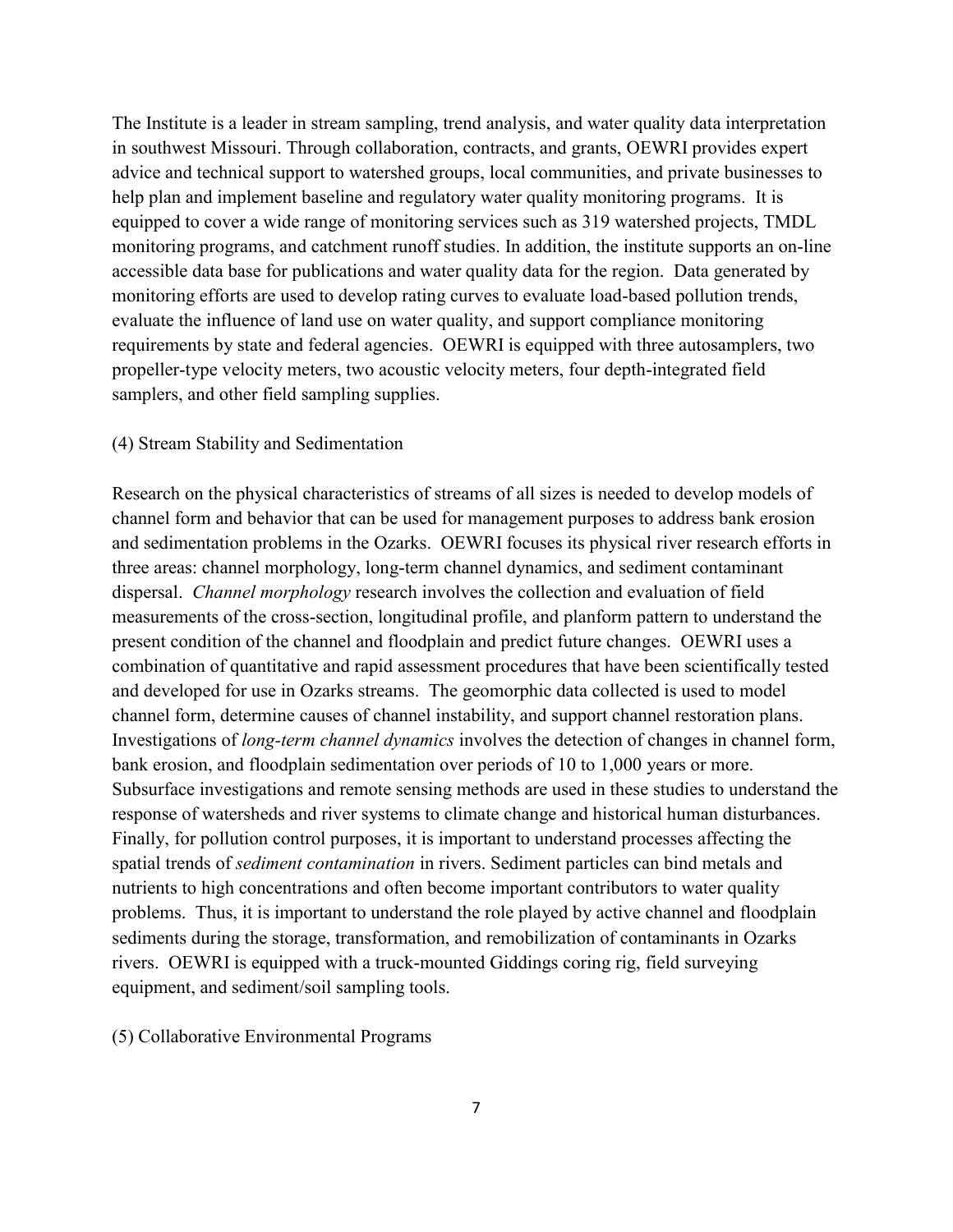OEWRI collaborates with governments, consultants, agencies, environmental groups, and other universities to address water resources problem associated with urban and agricultural land management, biomonitoring, and water supply. OEWRI is involved with efforts to develop effective *soil and water conservation practices* for both urban and agricultural areas in the Ozarks. Urban projects include the evaluation of soil conditions and runoff characteristics for low impact developments, identifying causes of bed and bank erosion in urban streams, and understanding nutrient mobility in residential lawns. Local collaborators on these projects include the Watershed Committee of the Ozarks, James River Basin Partnership, City of Springfield, and Greene County, Missouri. Agricultural conservation initiatives include a pilot study on the mobility of potential contaminants after field treatments with biosolids. Collaborators on these projects include the Department of Agriculture at MSU and the City of Springfield.

OEWRI also collaborates with aquatic biologists, limnologists, and microbiologists to use *biomonitoring methods* to evaluate the impacts of natural disturbance and human activities on river and lake biota. The projects involve surveys of macroinvertebrates, mussels, plankton, chlorophyll, and algae in streams and lakes. Biomonitoring surveys are used to compliment water quality studies if information on ecological impacts is required. In addition, OEWRI supports total-coliform and *E. coli* monitoring activities and microbial source tracking using a Bacteroides PCR assays in Ozark watersheds.

OEWRI is involved with regional committees and research initiatives to better understand *water supply vulnerability* in the Ozarks. Population growth and land use change in the region are straining water resources due to water shortages, nonpoint pollution, waste water and septic field releases, and water rights issues. OEWRI is presently involved with several community and regional initiatives to evaluate water supply problems in the southwest Missouri including the role that new infrastructure, conservation, and climate change may play on future supplies and economic growth. In the past, OEWRI has been included on emergency evaluation teams for sinkhole collapse and flood damage in Greene and Christian Counties, Missouri.

#### (6) Student Training and Research

An important outcome of OEWRI activities is the training and research experience provided to undergraduates and graduate students at MSU. In 2011 OEWRI supported 6 undergraduate hourly workers and 8 undergraduate research projects. Further, the Institute supported 10 graduate assistants and 20 master thesis projects. In addition, OEWRI staff provided an important "on call" educational resource to the University because they are accessible to students, have applicable technical expertise, and overlap project involvement with student activities. All students that work on OEWRI projects must complete a structured training program and monitored field or laboratory probationary period prior to the collection or analysis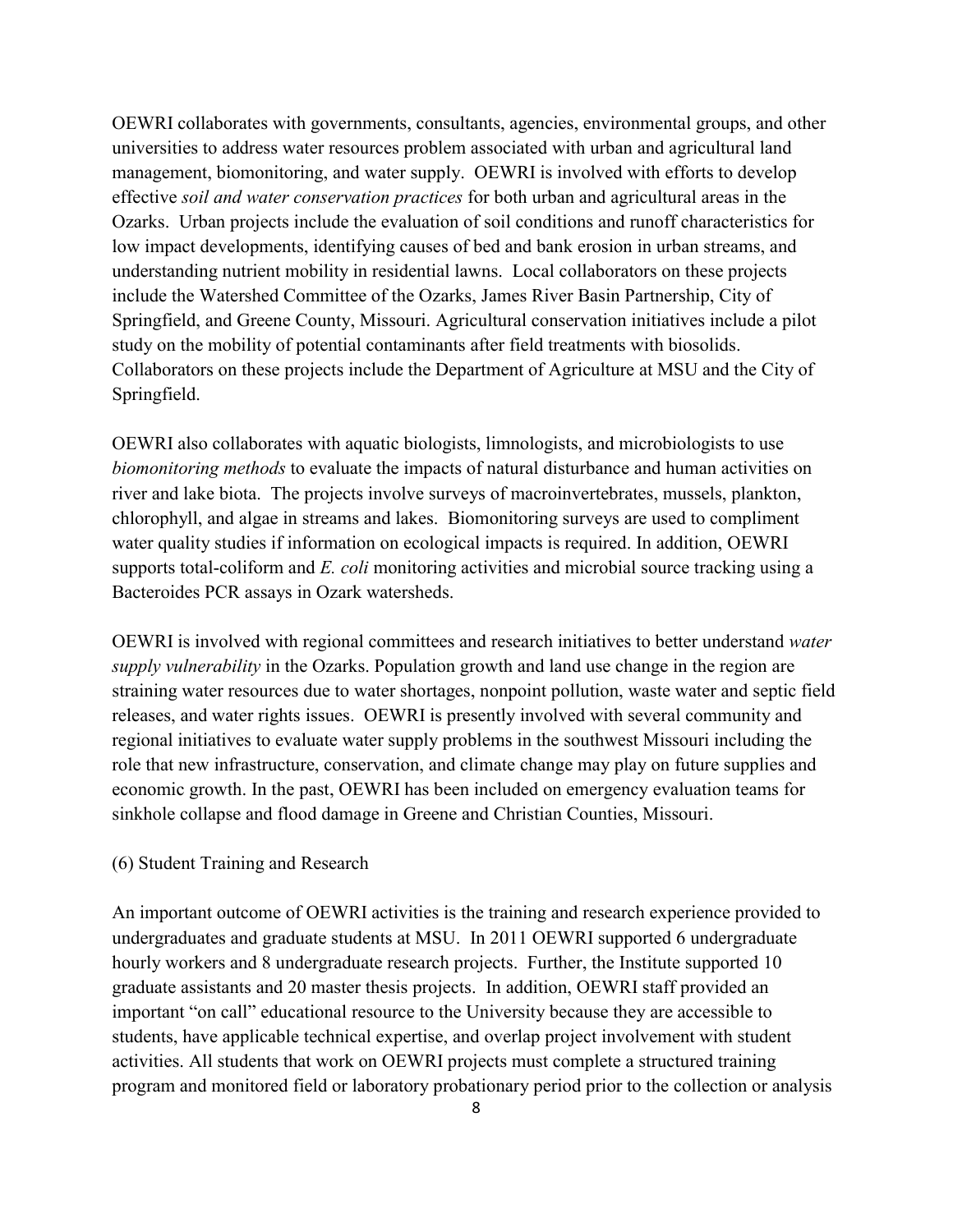of data for OEWRI projects. Several OEWRI graduate assistants have gone on to jobs in the environmental management field in the Ozarks after graduation.

## **OEWRI "Start-Up" Projects**

From 2006 to 2010, the primary objective of OEWRI was to implement a start-up plan supported by two federal grants from the USEPA.-Region 7 totaling \$984,000. In October 2010, U.S.E.P.A.-Region 7 notified MSU that OEWRI had fulfilled its contract obligations for the start-up grant in full and closed the project.

The Start-up Plan had the following objectives:

(i) Provide infrastructure and develop office and laboratory space;

(ii) Develop facilities, instrumentation, and capacity for scientific water and soil/sediment monitoring and analysis including acquisition of equipment and supplies for water and sediment quality activities;

(iii) Develop EPA-approved Quality Assurance Program Plans (QAPPs) and Standard Operating Procedures (SOPs) for all laboratory/analytical, field monitoring, and geospatial techniques;

(iv) Inventory and network university-wide resources to provide water and soil/sediment quality monitoring and analytical services for contract work and to support collaborative efforts or matching funds for grants;

(v) Develop and support environmental and water resource website services including data delivery and communication systems;

(vi) Develop active partnerships with environmental groups, government agencies, or other universities to develop and implement monitoring activities, research projects, or management plans aimed at improving watersheds in the Ozarks;

(vii) Host and sponsor water research and resources conferences for the Ozarks; and

(viii) Plan and implement four water and sediment quality research projects that address regional water quality concerns as determined by government agencies, watershed stakeholders, and published TMDLs. These four projects were: (i) Water quality assessment of the Pearson Creek Watershed; (ii) Measurement of suspended sediment, inorganic and organic carbon, nutrient, and dissolved chemical loads in the James River Basin; (iii) Historical and present-day channel stability and gravel bar occurrence within Finley Creek; and (iv) History of mining sediment contamination and channel/floodplain sedimentation in the Middle James River Valley.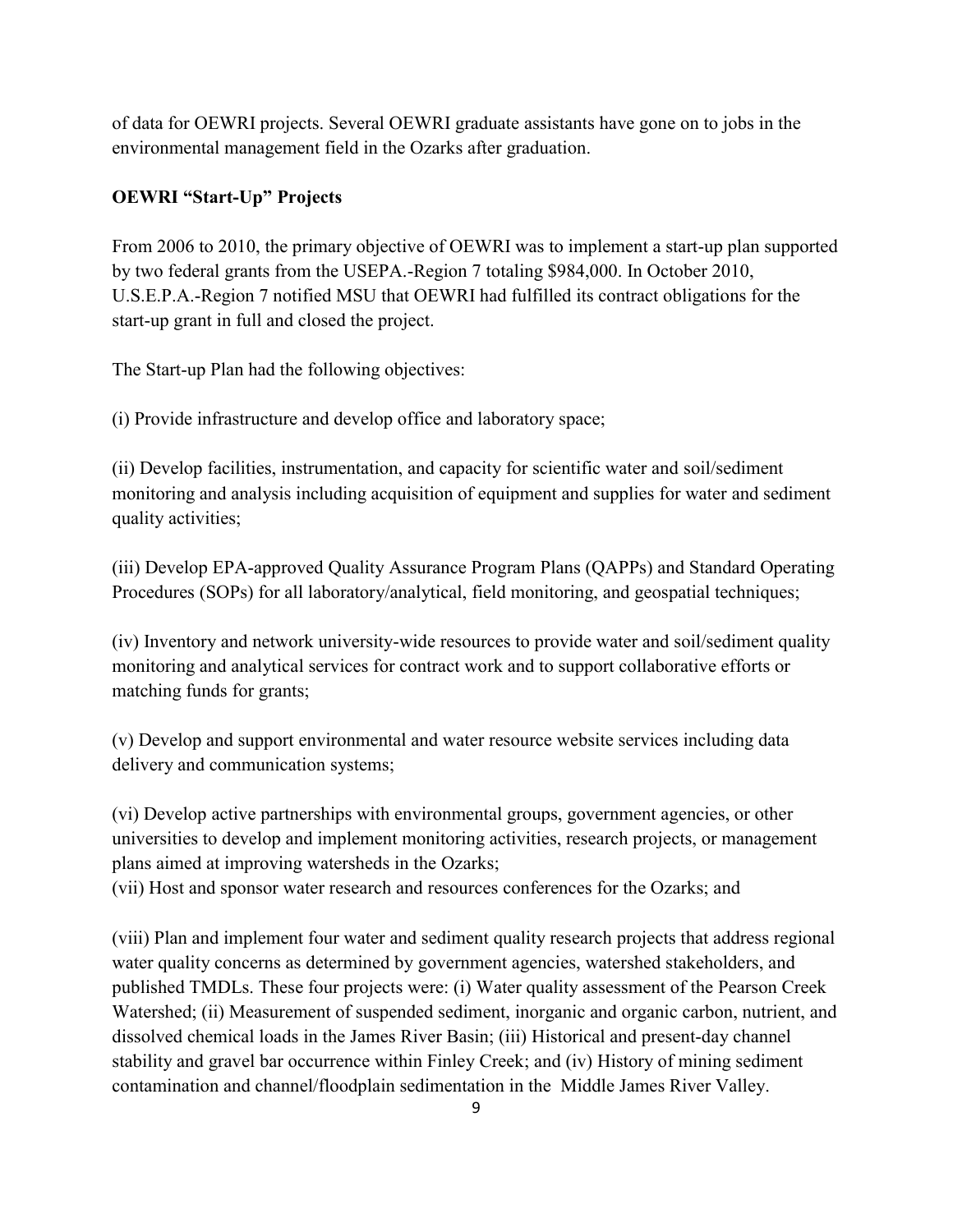#### **INSTITUTE ACTIVITIES FOR 2012**

OEWRI activities in 2012 focused on attracting external funds, formation of partnerships, student mentoring and training, and implementing applied and basic research projects to support science-based monitoring and analysis of water and sediment quality trends, watershed function and disturbance, and land use/land cover change in southwestern Missouri. In addition, OEWRI has been working in partnership with the Bluefields Bay Friendly Fisherman's Society to assess the marine fishery, habitat characteristics, and environmental threats in the Bluefields Bay Fish Sanctuary in Jamaica.

#### **RESEARCH ACCOMPLISHMENTS**

OEWRI's research accomplishments include work on externally funded projects, publications, and presentations. Specific accomplishments for 2012 are listed below

#### **External Grants**

OEWRI worked on 11 externally funded projects in 2012. Six were continuing from previous years and five were new in 2012. The total multi-year value of the active grants in 2012 was approximately \$778,000. The total budget for the five new grants in 2012 was \$196,000. The value of external funds spent by OEWRI in the 2012 single year period totaled \$183,000. This amount included an indirect cost contribution from OEWRI to the university and college of about \$20,000.

OEWRI submitted two proposals in 2012 that were not funded. One proposal was to the National Science Foundation's low temperature geochemistry program with Missouri S & T Geology faculty entitled "Geochemical phases, mobility, and isotopic signature of lead in road dust from Missouri's lead producing regions." OEWRI's funding level was \$64,000 over two years. The other proposal was to the Missouri NSF-EPSCOR program for a proposal entitled "Aquatic Assessment and Restoration Center (AARC) at Missouri State University" with Drs. Barnhart (BIO) and Miao (GP) co-PIs. The 11 active grants for 2012 are briefly described below:

- (1) James River Urban Stream MS-4 & TMDL Monitoring Program Sponsor: Greene County and local governments Budget No. M02025-1520123-021 Total: \$200,000 2012: \$40,000 Period: 08-01-08 to 07-31-13 IC rate: 38.5% DC
- (2) Big River Mining Sediment Storage Assessment Sponsor: U.S. Fish and Wildlife Service, Columbia, MO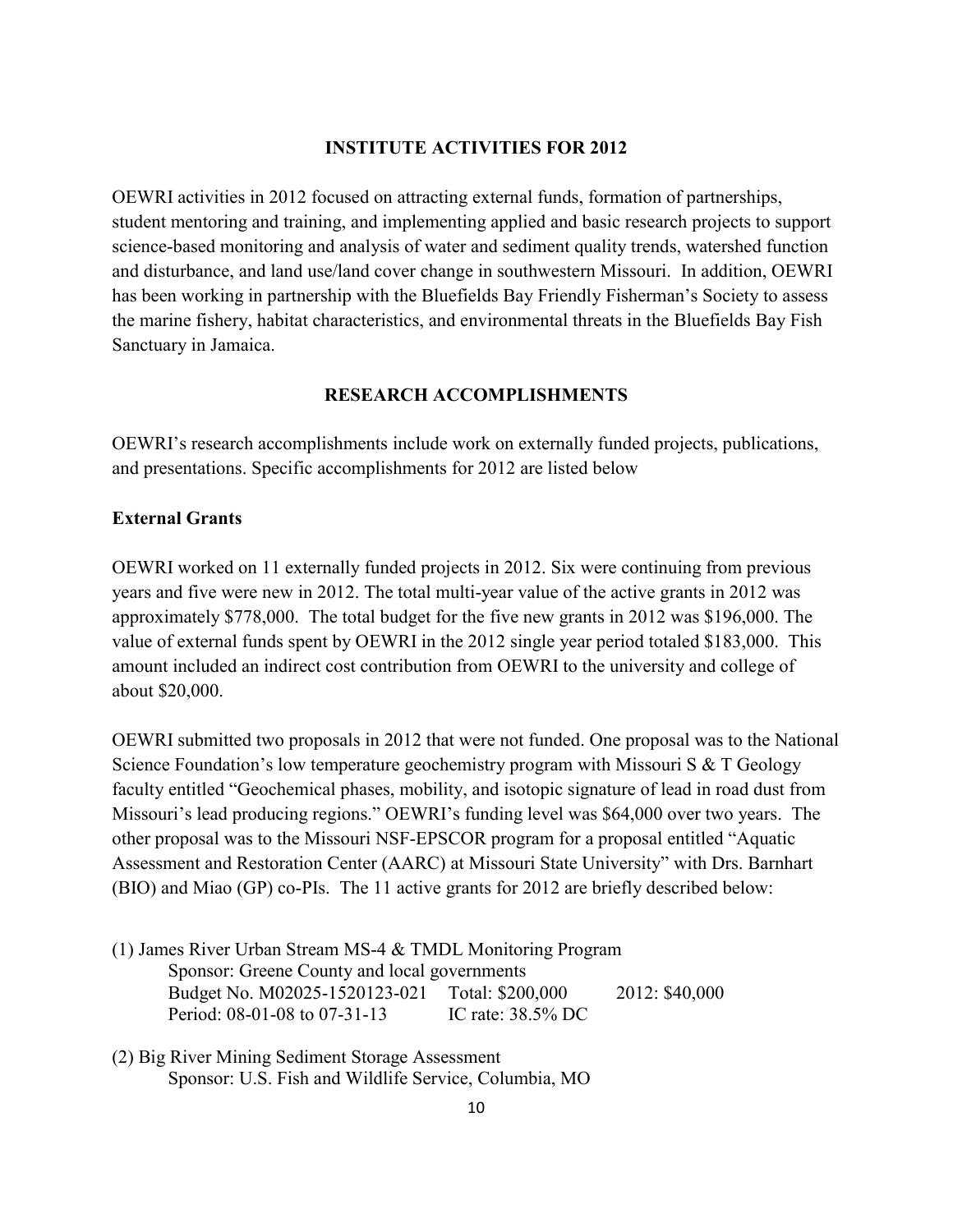|                                      | Budget No. I02172-152013-021<br>Period: 01-09-09 to 09-30-13                                      | Total: \$151,279<br>IC rate: \$17.5% DC | 2012: \$15,000                                                                     |
|--------------------------------------|---------------------------------------------------------------------------------------------------|-----------------------------------------|------------------------------------------------------------------------------------|
|                                      | (3) Springfield Urban Stream MS4 Monitoring (annual continuation)<br>Sponsor: City of Springfield |                                         |                                                                                    |
|                                      | Budget No. M02029-152013-021<br>Period: 08-31-10 to 08-31-11                                      | Total: \$28,000<br>IC rate: 38.5% DC    | 2012: \$28,000                                                                     |
|                                      | (4) Baseline Study of PAH Sources in Springfield                                                  |                                         |                                                                                    |
|                                      | Sponsor: City of Springfield<br>Budget No. M02038-152013-021<br>Period: 11-01-10 to 1-31-12       | Total: \$32,846<br>IC rate: 38.5% DC    | 2012: \$8,000                                                                      |
|                                      | (5) Urban Watershed Stewardship 319 Project                                                       |                                         |                                                                                    |
|                                      | Sponsor: Watershed Committee of the Ozarks (through MoDNR and USEPA)                              |                                         |                                                                                    |
|                                      | Budget No. 002244-152013-021<br>Period: 04-30-11 to 03-01-15                                      | Total: \$150,240<br>IC rate: 13% DC     | 2012: \$35,000                                                                     |
|                                      |                                                                                                   |                                         |                                                                                    |
|                                      | Sponsor: Greene County and local governments                                                      |                                         | (6) James River Urban Stream MS-4 & TMDL Monitoring Program (cost increase add-on) |
|                                      | Budget No. M02025-1520123-021 Total: \$20,000<br>Period: 08-01-11 to 07-31-13                     | IC rate: 38.5% DC                       | 2012: \$20,000                                                                     |
| (7) Asher Creek 319 Project          |                                                                                                   |                                         |                                                                                    |
|                                      | Sponsor: Greene County Soil and Water District, Springfield, MO                                   |                                         |                                                                                    |
|                                      | Budget No. I02364-152013-021<br>Period: 05-01-12 to 01-31-14                                      | Total: \$37,740<br>IC rate: 13% DC      | 2012: 10,000                                                                       |
| (8) James River-Stone Co 319 Project |                                                                                                   |                                         |                                                                                    |
|                                      | Sponsor: James River Basin Partnership, Springfield, MO                                           |                                         |                                                                                    |
|                                      | Budget No. I02358-152013-021                                                                      | Total: \$8,399                          | 2012: 5,000                                                                        |
|                                      | Period: 05-21-12 to 07-31-13                                                                      | IC rate: $13\%$ DC                      |                                                                                    |
| (9) Pearson Creek 319 Project        |                                                                                                   |                                         |                                                                                    |
|                                      | Sponsor: James River Basin Partnership, Springfield, MO                                           |                                         |                                                                                    |
|                                      | Budget No. I02356-152013-021<br>Period: 06-05-12 to 02-28-14                                      | Total: \$60,060<br>IC rate: 13% DC      | 2012: 10,000                                                                       |
| (10) Viburnum Trend Stream           |                                                                                                   |                                         |                                                                                    |
|                                      | Sponsor: U.S. Fish and Wildlife Service, Columbia, MO                                             |                                         |                                                                                    |
|                                      | Budget No. I02377-152013-021                                                                      | Total: \$88,113                         | 2012: 10,000                                                                       |
|                                      | Period: 09-04-12 to 12-31-14                                                                      | IC rate: 17.5% DC                       |                                                                                    |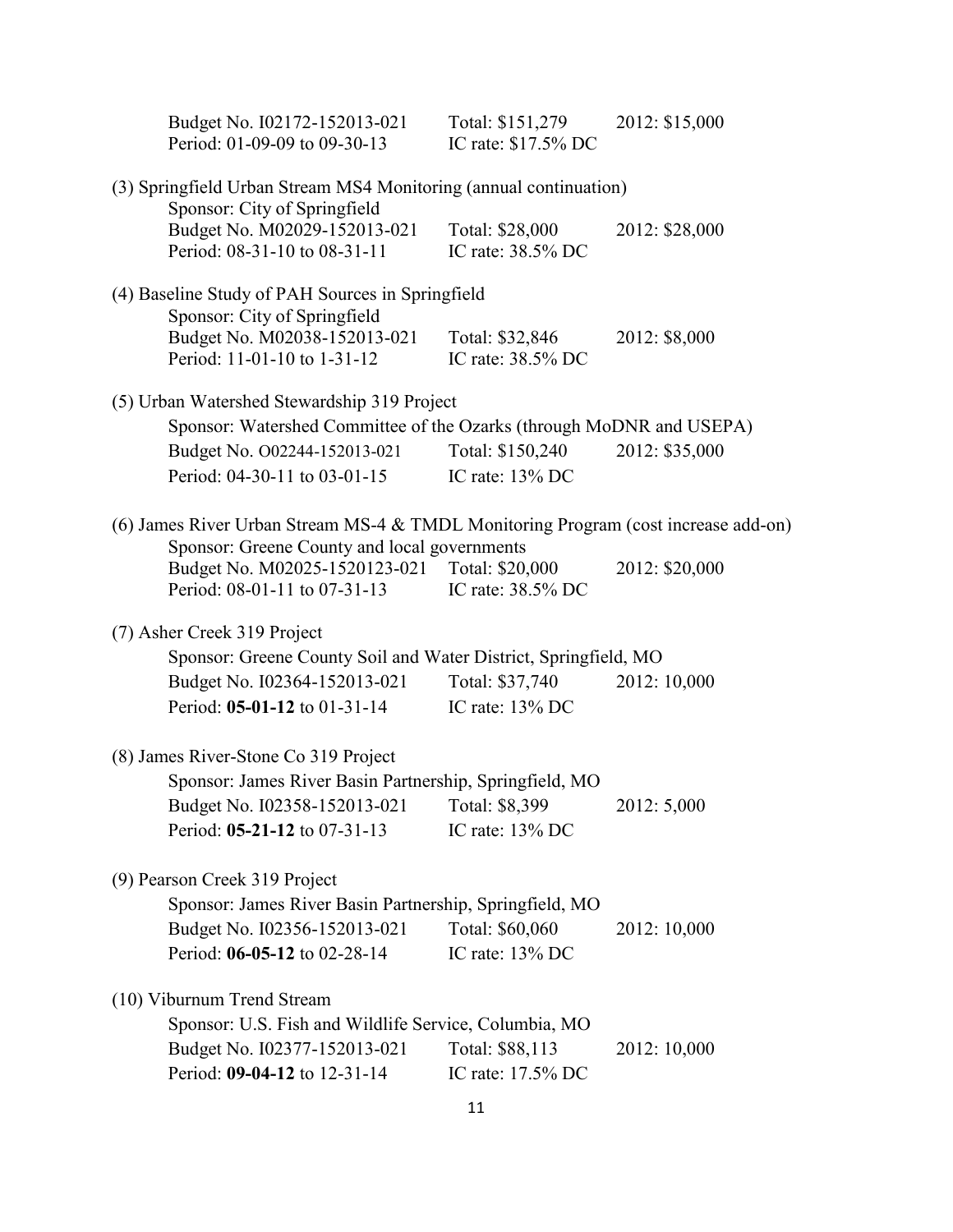(11) Wilson Creek Easement 319 Project

Sponsor: James River Basin Partnership, Springfield, MO Budget No. - Contract invoice Total: \$1,800 2012: 1,800 Period: **09-15-12** to 12-15-12 IC rate: 13% DC

#### **Journal Articles (0 in 2012)**

#### **Project Final Reports (2)**

Owen, M.R., R.T. Pavlowsky, and D.J. Martin, 2012. *Big River Mining Sediment Assessment Project Big River Borrow Pit Monitoring Project*. Ozarks Environmental and Water Resources Institute, Missouri State University, Springfield, MO, Report no. OEWRI EDR-10-003. Final Report to U.S. Fish and Wildlife Service, Columbia, Missouri.

Pavlowsky, R.T. 2012. *Baseline study of PAH sources and concentrations in pond and stream sediments, Springfield, Missouri.* Ozarks Environmental and Water Resources Institute, Missouri State University, Springfield, MO, Report no. OEWRI EDR-12-002. Final report to the City of Springfield.

#### **Presentations (31)**

#### National and International Meetings (7)

Pavlowsky, R.T., Workshop presenter, Geography and Geoscience: Connection Points for Complementary Disciplines, Association of American Geographers annual meeting, New York, February 24-28.

Pavlowsky, R.T., M.R. Owen, S.A. Lecce, L.M., Olson, Historical disturbance and recovery in an Ozarks River, southeast Missouri. Association of American Geographers annual meeting, New York, February 24-28.

Lecce, S.A., and R.T. Pavlowsky, Floodplain storage of sediment contaminated by mercury and copper from historic gold mining at Gold Hill, North Carolina. Association of American Geographers annual meeting, New York, February 24-28.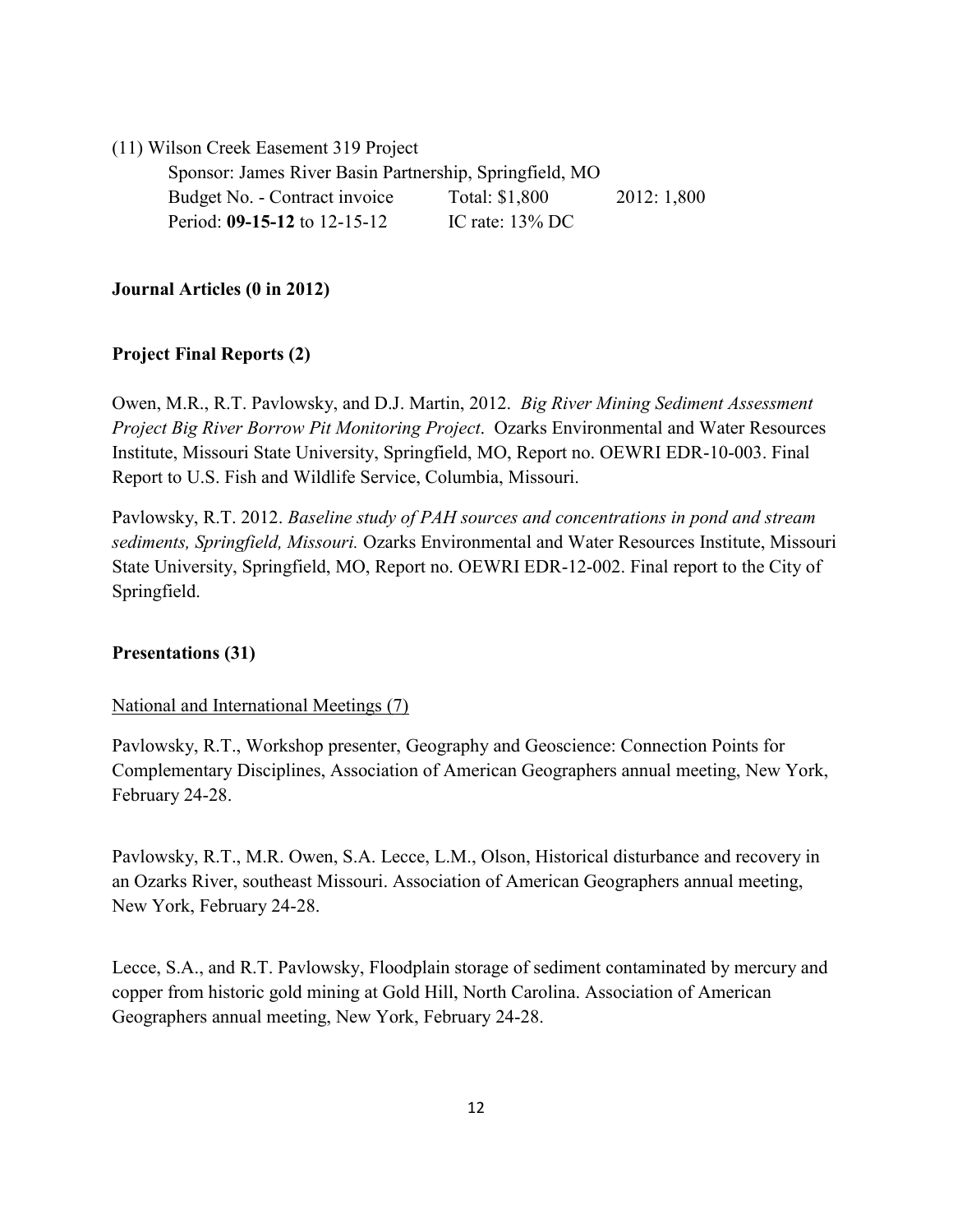DeWitt, A., and R.T. Pavlowsky, Channel morphology regime equations for the James River, southwest Missouri Ozarks. Association of American Geographers annual meeting, New York, February 24-28. (Best MS oral paper, Geomorphology Specialty Group)

Kosovich, K., and R.T. Pavlowsky, Gravel sediment sources and bar distribution within the channel network of upper Bull Creek, southwest Missouri, Association of American Geographers annual meeting, New York, February 24-28.

Martin, D.J., and R.T. Pavlowsky, Spatial patterns of channel instability along an Ozark river, southwest Missouri, Association of American Geographers annual meeting, New York, February 24-28.

Pavlowsky, R.T., and S.A. Lecce, 2012. Legacy Hg-Cu contamination of active stream sediments and floodplain deposits in the Gold Hill Mining District, North Carolina. Geological Society of American Annual Meeting, Charlotte, NC, November 4-7.

#### Regional or State Meetings (24)

Daugherty, N., and R.T. Pavlowsky, Nonpoint pollution sources and transport in rural Spring Creek, sw Missouri, Missouri Natural Resources Conference, February 1-3, 2012, Tan-Tar-A Resort, Osage Beach, Missouri.

DeWitt, A.R., and R.T. Pavlowsky, Channel morphology and substrate variability in the James River, Southwest Missouri, Missouri Natural Resources Conference, February 1-3, 2012, Tan-Tar-A Resort, Osage Beach, Missouri. (Best Student Poster by the American Fisheries Society)

Harrington, M.C., and R.T. Pavlowsky, Spatial and temporal variability of annual stream flow records in two Missouri ecoregions, Missouri Natural Resources Conference, February 1-3, 2012, Tan-Tar-A Resort, Osage Beach, Missouri.

Kosovich, K.K., and R.T. Pavlowsky, Gravel sediment sources and bar distribution within the main stem of Upper Bull Creek, southwest Missouri, Missouri Natural Resources Conference, February 1-3, 2012, Tan-Tar-A Resort, Osage Beach, Missouri.

Larkin, A., and R.T. Pavlowsky, Shoreline erosion assessment for Lake of the Ozarks State Park, Missouri, Missouri Natural Resources Conference, February 1-3, 2012, Tan-Tar-A Resort, Osage Beach, Missouri.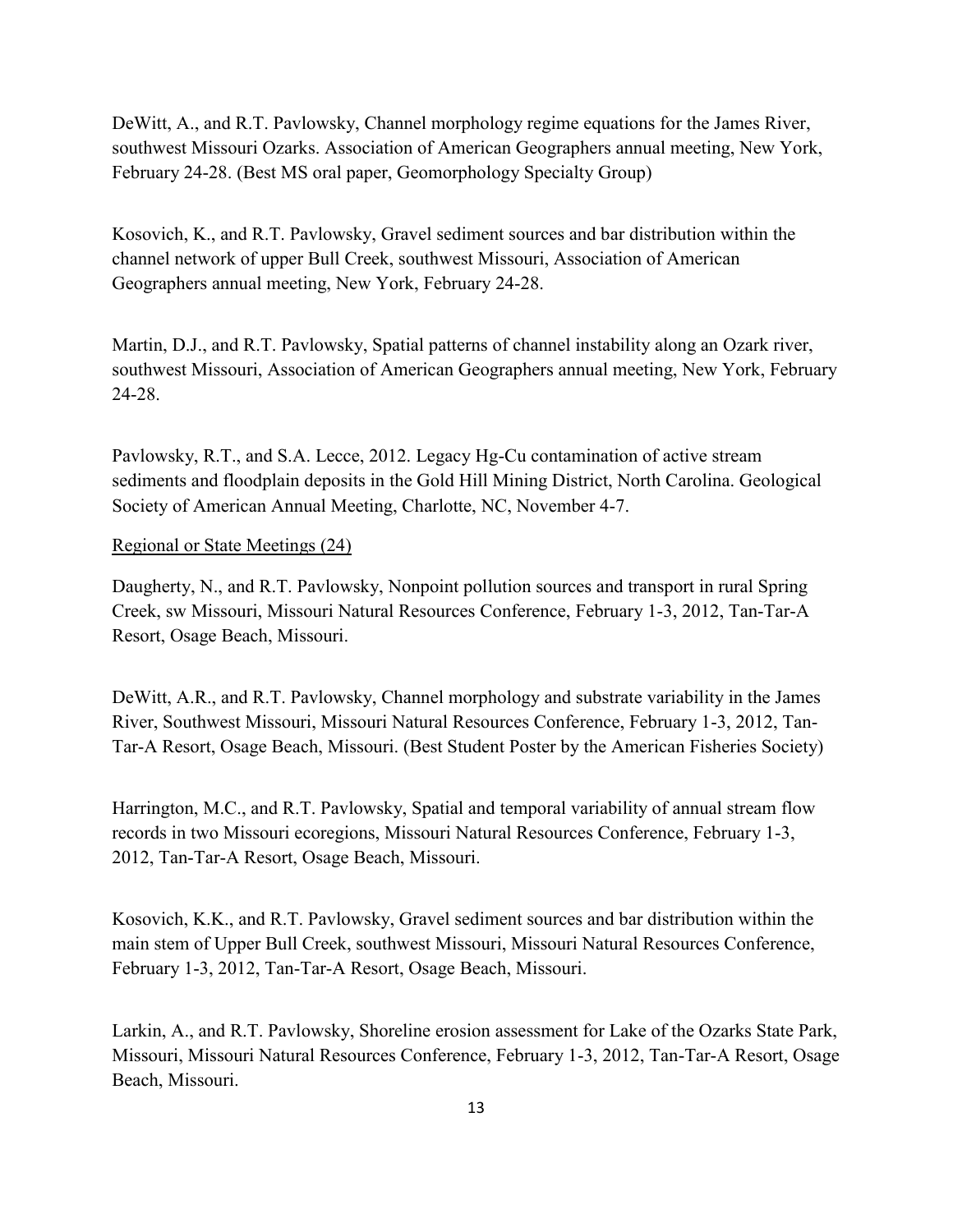Olson, L.M., and R.T. Pavlowsky, Effects of historical mine tailings inputs on channel morphology and substrate, Big River, southeast Missouri. Missouri Natural Resources Conference, February 1-3, 2012, Tan-Tar-A Resort, Osage Beach, Missouri.

Daugherty, N., and R.T. Pavlowsky, 2012. Nonpoint pollution sources and transport in rural Spring Creek, SW Missouri. Ozark Summit 2012, Missouri State University, June 12-14.

DeWitt, A.R., and R.T. Pavlowsky, Regime models as tools for stream restoration in the James River, southwest Missouri Ozarks, Ozark Summit 2012, Missouri State University, June 12-14.

Harrington, M.C., In-channel flow trends in Missouri using historical records and contemporary stream flow models, Ozark Summit 2012, Missouri State University, June 12-14.

Hoggard, H., and R.T. Pavlowsky, Urban water quality in the Springfield, Missouri area: MS4 monitoring results, Ozark Summit 2012, Missouri State University, June 12-14.

Kosovich, K., and R.T. Pavlowsky, 2012. Gravel sediment sources and bar distribution within the main stem of upper Bull Creek, southwest Missouri, Ozark Summit 2012, Missouri State University, June 12-14.

Mayus, A., M.R. Owen, H. Hoggard, and R.T. Pavlowsky, Urban water quality restoration in the metropolitan Springfield area, SW Missouri. Ozark Summit 2012, Missouri State University, June 12-14.

Olson, L.M., and R.T. Pavlowsky, Historical mine tailings inputs and their long-term effects on channel morphology and substrate, Big River, southeast Missouri. Ozark Summit 2012, Missouri State University, June 12-14.

Owen, M.R., and R.T. Pavlowsky, Water quality and forage production from municipal biosolids land application in southwest Missouri, Ozark Summit 2012, Missouri State University, June 12- 14.

Owen, M.R., and R.T. Pavlowsky, Channel stabilization and riparian corridor enhancement in an urban stream, Springfield, Missouri. Ozark Summit 2012, Missouri State University, June 12-14.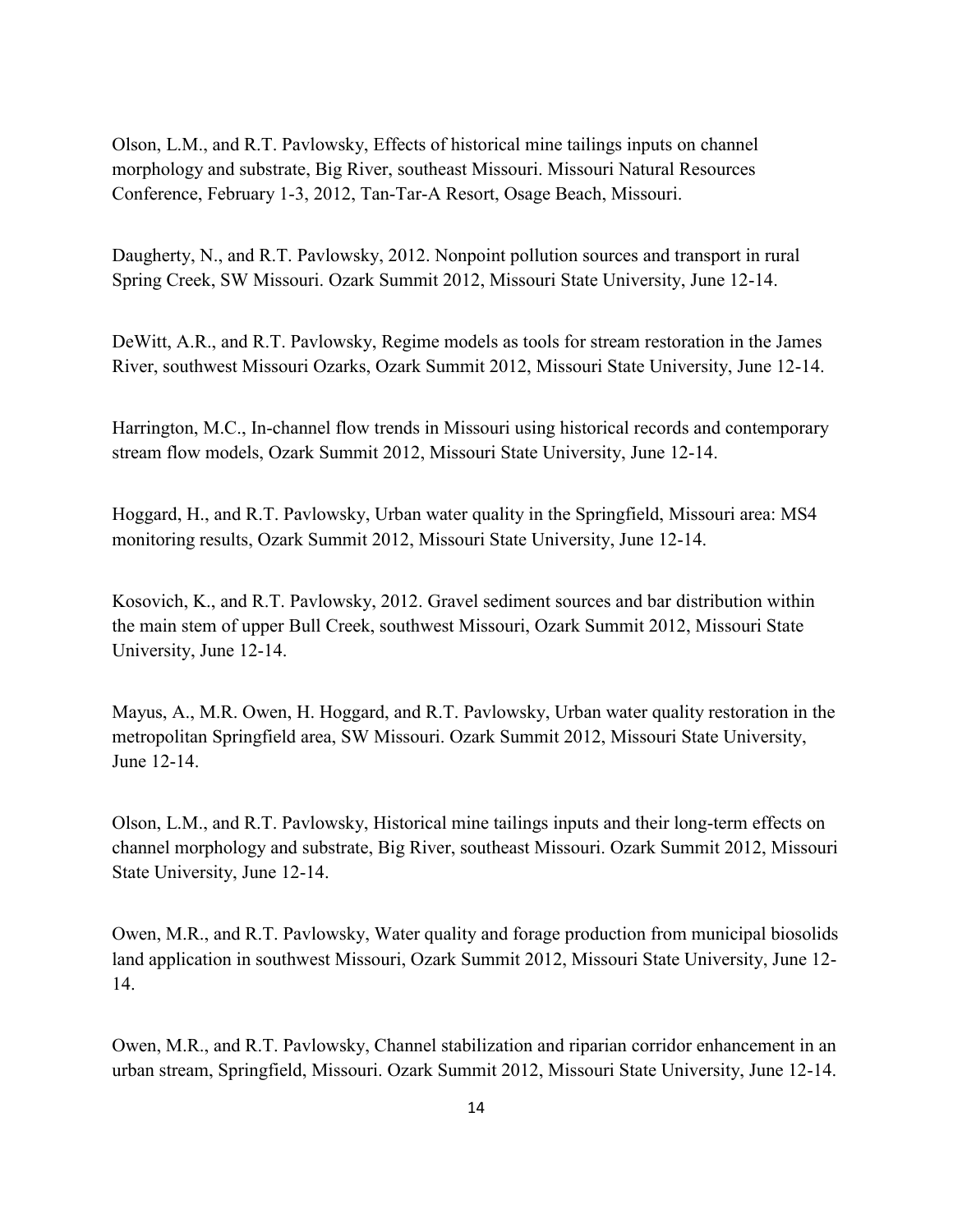Rudolph, J.H., J.D. Carroll, D. Beckman, and R.T. Pavlowsky, Coastal fishery restoration through implementation of a new national sanctuary program: Baseline fish and habitat surveys in Bluefields Bay. Ozark Summit 2012, Missouri State University, June 12-14.

Pavlowsky, R.T., M.R. Owen, and L.M. Olson, Geomorphic disturbance, mining contamination, and restoration implications for the Big River, southeastern Missouri, Ozark Summit 2012, Missouri State University, June 12-14.

Kosovich, K., and R.T. Pavlowsky, 2012. Gravel sediment sources and bar distribution within the main stem of upper Bull Creek, southwest Missouri, Upper Midwest Stream Restoration Symposium, Minneapolis, MN, March 4-7 2012 First Place, best poster presentation

Olson, L., and R.T. Pavlowsky, 2012. Effects of Historical Mine Tailings Inputs on Channel Morphology and Substrate, Big River, Southeast Missouri. Upper Midwest Stream Restoration Symposium, Minneapolis, MN, March 4-7 2012 Second Place, best poster presentation

Daugherty, N., and R.T. Pavlowsky, 2012. Nonpoint pollution sources and transport in rural Spring Creek, SW Missouri. 20<sup>th</sup> Annual Nonpoint Source Monitoring Workshop, Tulsa, OK, October 14-17.

Owen, M.R., L. Olson, and R.T. Pavlowsky, 2012. Assessment of nutrient and suspended sediment contributions from a subdivision development in Christian County, Missouri.  $20<sup>th</sup>$ Annual Nonpoint Source Monitoring Workshop, Tulsa, OK, October 14-17.

Vaughan, A., and R.T. Pavlowsky, 2012. Urban water quality in the Springfield, Missouri Area: MS4 monitoring program. 20<sup>th</sup> Annual Nonpoint Source Monitoring Workshop, Tulsa, OK, October 14-17.

Owen, M.R., R.T. Pavlowsky, S.A. Lecce, and D.J. Martin, Local-scale variations in floodplain contamination by historical mining in the Old Lead Belt, se Missouri.  $67<sup>th</sup>$  annual meeting of the the Southeastern Division of the Association of American Geographers, Ashville, North Carolina, November 18-20.

Pavlowsky, R.T., M.R. Owen, and D. Williams, Sediment PAH (Polycyclic Aromatic Hydrocarbon) contamination in an urban watershed and the influence of coal-tar sealant sources.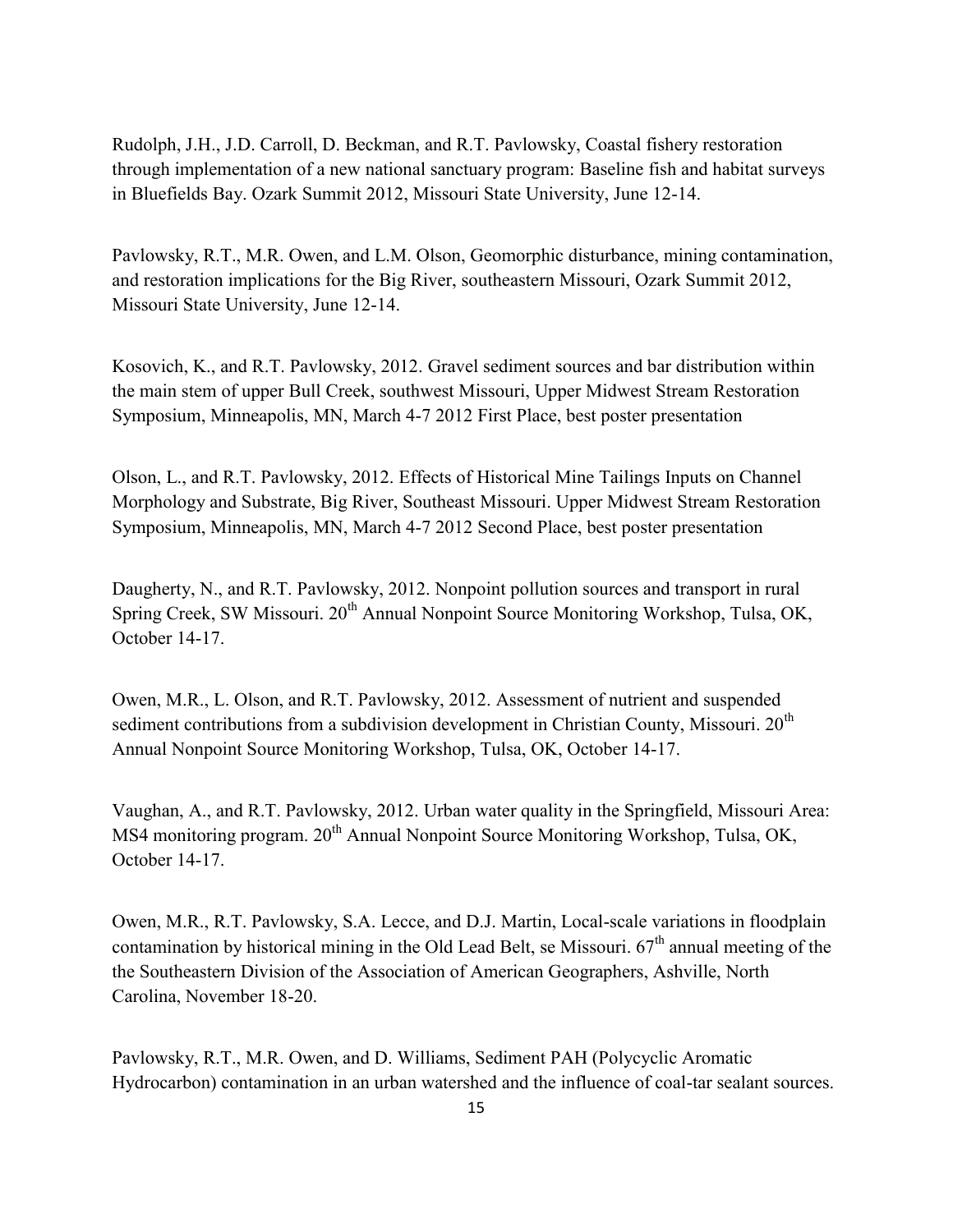$67<sup>th</sup>$  annual meeting of the the Southeastern Division of the Association of American Geographers, Ashville, North Carolina, November 18-20.

#### **EDUCATION ACCOMPLISHMENTS**

OEWRI dedicates a significant amount of effort to training and research support for undergraduate and graduate students. Since staff offices are located on the third floor of Temple Hall in close proximity to CNAS departments, it is only reasonable to expect that OEWRI supports curriculum and teaching activities through technical assistance, research methodologies, and environmental database access. Activity logs show that OEWRI staff spend from 5 to 15 percent of their time per week training and mentoring students and assisting faculty in CNAS and other colleges at MSU. In 2012, OEWRI staff and facilities provided technical and educational resources for undergraduate and graduate students in several CNAS departments including GGP, BIO, and CHM, Darr School of Agriculture, and Department of Sociology, Anthropology, and Criminology in the College of Humanities and Public Affairs. A list of student training and education accomplishments supported by OEWRI follows below.

#### **Hourly Student Workers (10)**

#### Undergraduate Students (6)

Jeremy Hines (CHM) Water quality laboratory Daniel Williams (GRY), GIS analysis Samantha Marshall (CHM), Water quality laboratory Terry Phillips (CHM), Urban stream quality & carbon transport, laboratory worker Aaron Pavlowsky (GGP), Sediment analysis and GPS/GIS support in Jamaica Erin Murray (BIO), Sediment analysis, Big River mining contamination project Micah Mayle (GGP), Water quality laboratory

#### Graduate Students (4)

Nicole Daugherty (GSS), Water quality laboratory Cora Arnall (GSS), Water quality monitoring techncian Matt Grootens (GSS), Field Technician Megan Harrington (GSS), Field Technician

#### **Undergraduate Student Research Projects (5 students)**

(1) Research projects in GRY 348-Geomorphology (Fall 2011) (3)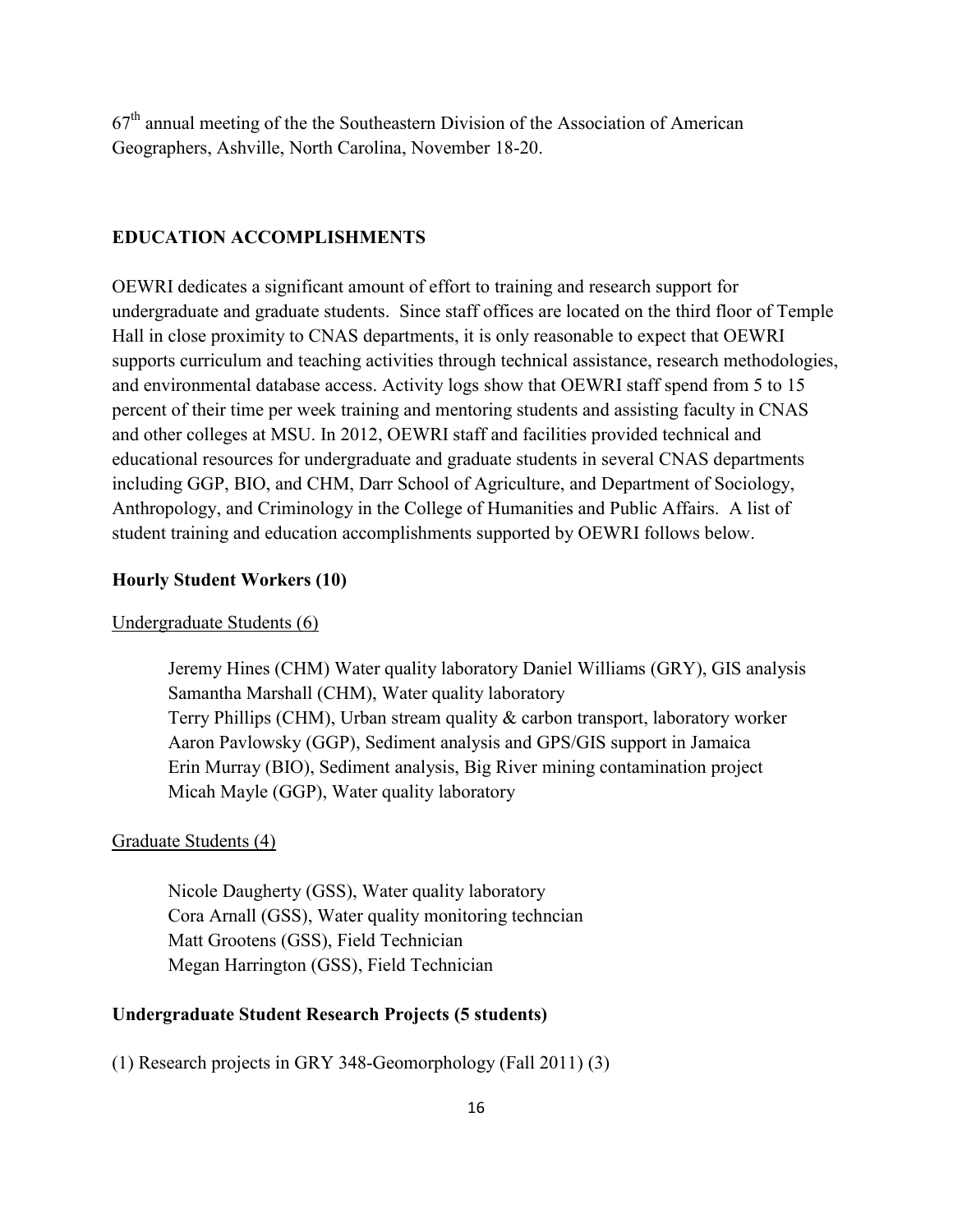Tiana Smith (GRY) Precipitation affect on discharge for three Missouri springs, Dec 2012

Joshua Elson (GLG/GRY) Discharge and precipitation seasonal relationships of the Big River at Byrnes Mill , Missouri, Dec 2012

Sara Cheek (GLG/BIO), Temperature variation on Lake Springfield relative to the James River Power Station, Dec 2012.

(2) Intern Research Projects (*CNAS undergrad research showcase participants)* (2)

- (a) Erin Murray (BIO), Mining lead contamination in Big River sediments
- (b) Aaron Pavlowsky (GGP), Bluefields Bay Fish and Habitat Assessment Project

#### **Undergraduate Field Trips**

GRY 348- Fall: Ward Branch channel assessment (1/2 day x 18 students) GRY 348-Fall: Soil Coring at Pearson Creek (1/2 day x 18) AGA 345-Fall: Soil Judging, use of coring truck and crew (1/2 day x 8) AGA 545- Spring: Soil Appraisal, use of coring truck and crew (1/2 day x 10)

#### **Graduate Thesis Research (21)**

OEWRI supports various levels of graduate student research at Missouri State University. The Institute entirely or partially supported 21 MS thesis projects in three programs: Geospatial Science (17), MNAS (3), and Biology (1) (see below). In addition, external funds for OEWRI projects provided graduate assistantships for 13 students and hourly work positions for 4 graduate students in 2012. These students and their programs are listed below.

| Graduated              | $2nd$ Year              | $1st$ Year           |
|------------------------|-------------------------|----------------------|
| Andrew DeWitt (GSS)    | Kyle Kosovich (MNAS)    | Virgil Cane (MNAS)   |
| Megan Harrington (GSS) | Matt Grootens (GSS)     | Aubree Vaughan (GSS) |
| Josh Rudolph (BIO)     | Andrea Mayus (GSS)      | Ezekiel Kuehn (GSS)  |
| David Dickson (MNAS)   | Malissa Nowack (GSS)    | Cora Arnall (GSS)    |
|                        | Lindsay Olson (GSS)     | Mellora Hall (GSS)   |
|                        | Nicole Daugherty (GSS)  | Andrew Foremen (GSS) |
|                        | Andrew Schiller (GSS)   | Mellora Hall (GSS)   |
|                        | Kris Breckenridge (GSS) |                      |
|                        | Jennifer Carroll (GSS)  |                      |
|                        | Tylene Coonts (GSS)     |                      |

#### **Graduate Assistantships (13)**

Andrew DeWitt (GSS), James River Runoff-319, Spring,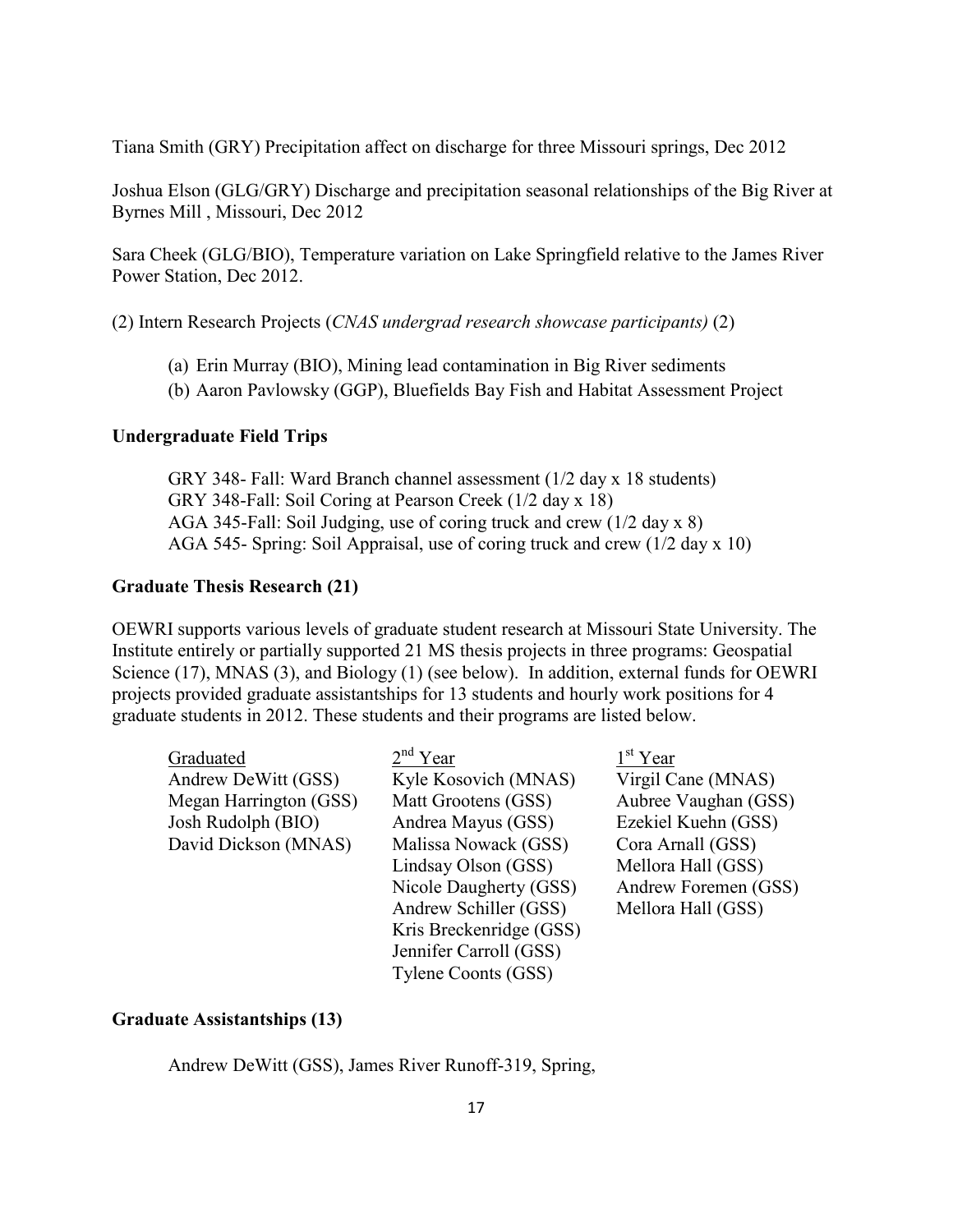Anna Larkin (GSS), Non-Springfield MS-4, Spring Andrea Mayus (GSS), Urban Springfield 319 project, Spring, Summer, & Fall Lindsay Olson (GSS), Big River project, Spring, Summer, & Fall Megan Harrington (GSS), James River geomorphology project, Summer Nicole Daugherty (GSS), Water quality laboratory, Summer & Fall Kyle Kosovich (MNAS), Sediment Laboratory, Spring Josh Rudolph (BIO), Hydrologic monitoring/Jamaica project, Spring, Summer, & Fall Aubree Vaughan (GSS), Non-Springfield MS-4, Fall Ezekiel Kuehn (GSS), Viburnum Trend, Fall Virgil Cane (MNAS), Pearson Creek, Fall Matt Grootens (GSS), Big River, Summer Mellora Hall (GSS), Pearson Creek 319 project, Fall

#### **Completed MS Theses and Seminar Papers (4)**

1) DeWitt, Andrew, May 2012: Downstream changes in channel morphology and substrate in the Ozarks, James River, southwest Missouri (Geospatial Science)

2) Harrington, M, Dec 2012: Stream Discharge-Drainage Area Relationships in Missouri (Geospatial Science)

3) Rudolph, Joshua, Dec 2012: Effects of artificial reef implementation on fish populations in a marine protected area, Bluefields Bay, Jamaica (Biology)

4) Muchiri, Gitonga, Dec 2012: Water quality variations in storm-water runoff events in Christian County, Missouri (Geospatial Science) *(Seminar Paper)*

#### **National and Regional Student Presentations Awards (4)**

DeWitt, A., and R.T. Pavlowsky, Channel morphology regime equations for the James River, southwest Missouri Ozarks. Association of American Geographers annual meeting, New York, February 24-28. (Best MS oral paper, Geomorphology Specialty Group)

Kosovich, K., and R.T. Pavlowsky, 2012. Gravel sediment sources and bar distribution within the main stem of upper Bull Creek, southwest Missouri, Upper Midwest Stream Restoration Symposium, Minneapolis, MN, March 4-7 2012 First Place, best poster presentation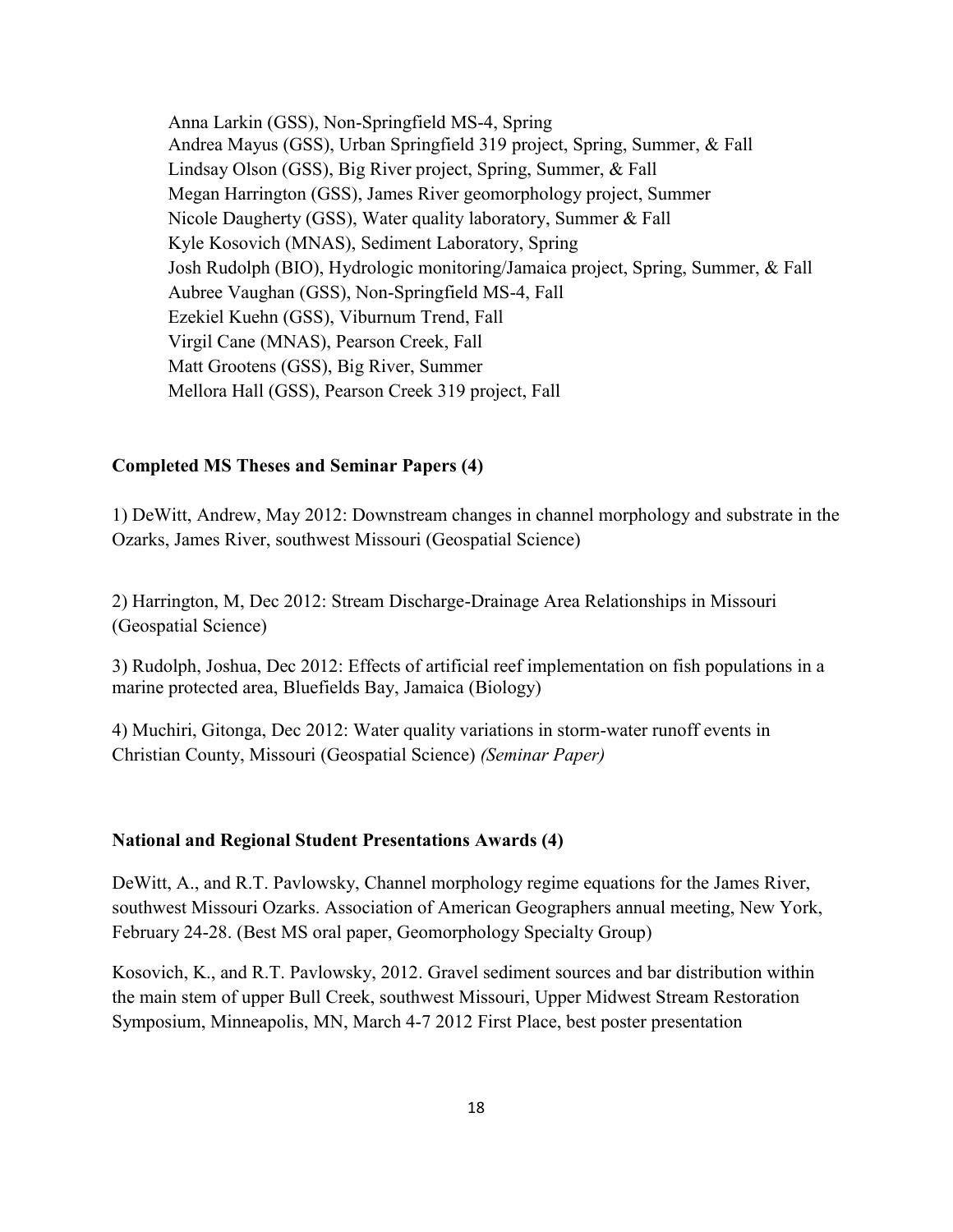Olson, L., and R.T. Pavlowsky, 2012. Effects of Historical Mine Tailings Inputs on Channel Morphology and Substrate, Big River, Southeast Missouri. Upper Midwest Stream Restoration Symposium, Minneapolis, MN, March 4-7 2012 Second Place, best poster presentation.

DeWitt, A.R., and R.T. Pavlowsky, Channel morphology and substrate variability in the James River, Southwest Missouri, Missouri Natural Resources Conference, February 1-3, 2012, Tan-Tar-A Resort, Osage Beach, Missouri. (Best Student Poster by the American Fisheries Society.

#### **Graduate-level Field Trips**

BIO 609- Spring (John Havel): Measurement of channel properties and flow (1/2 day x 8) GEO 770-Summer (Pavlowsky): Viburnum Trend channel assessment (6 days x 12)

#### **SERVICE AND OUTREACH ACCOMPLISHMENTS**

Service and community outreach is an important component of OEWRI's mission. The Institute is an "on-call" campus resource for technical advice and support and overall this type of service accounts for about 10% of staff workload. Examples of these types of activities include OEWRI loaning field equipment to Drs.Black (GGP) and Barnhart (BIO), providing research topic presentations in Dr. Pavlowsky's GRY 348 and Dr. Meyer's GEO 700 courses, and generating water analyses to support Dr. Biagioni's laboratory projects. Examples of other types of service and outreach activities by OEWRI are described below:

#### **Environmental Events**

Director- James River water quality trends, CNAS public lecture series Feb 14, 2012

Director- Presentation of Sediment PAH study to Springfield City Council.

Director- Panel presenter, Drought Forum, Watershed Committee of the Ozarks monthly meeting, Springfield, MO, September 7.

Director-Report on "Emergency use of municipal wastewater for gray water supply in Springfield" to Southwest Wastewater Treatment Plant, Springfield, August 29.

Attended 2012 Missouri Natural Resources Conference, Osage Beach, Missouri, February 1-3, 2012.

#### **Teaching Support at MSU**

Operated truck-mounted Giddings soil probe for a field trip in GRY 348 *Geomorpholgy* (Pavlowsky), Fall 2012.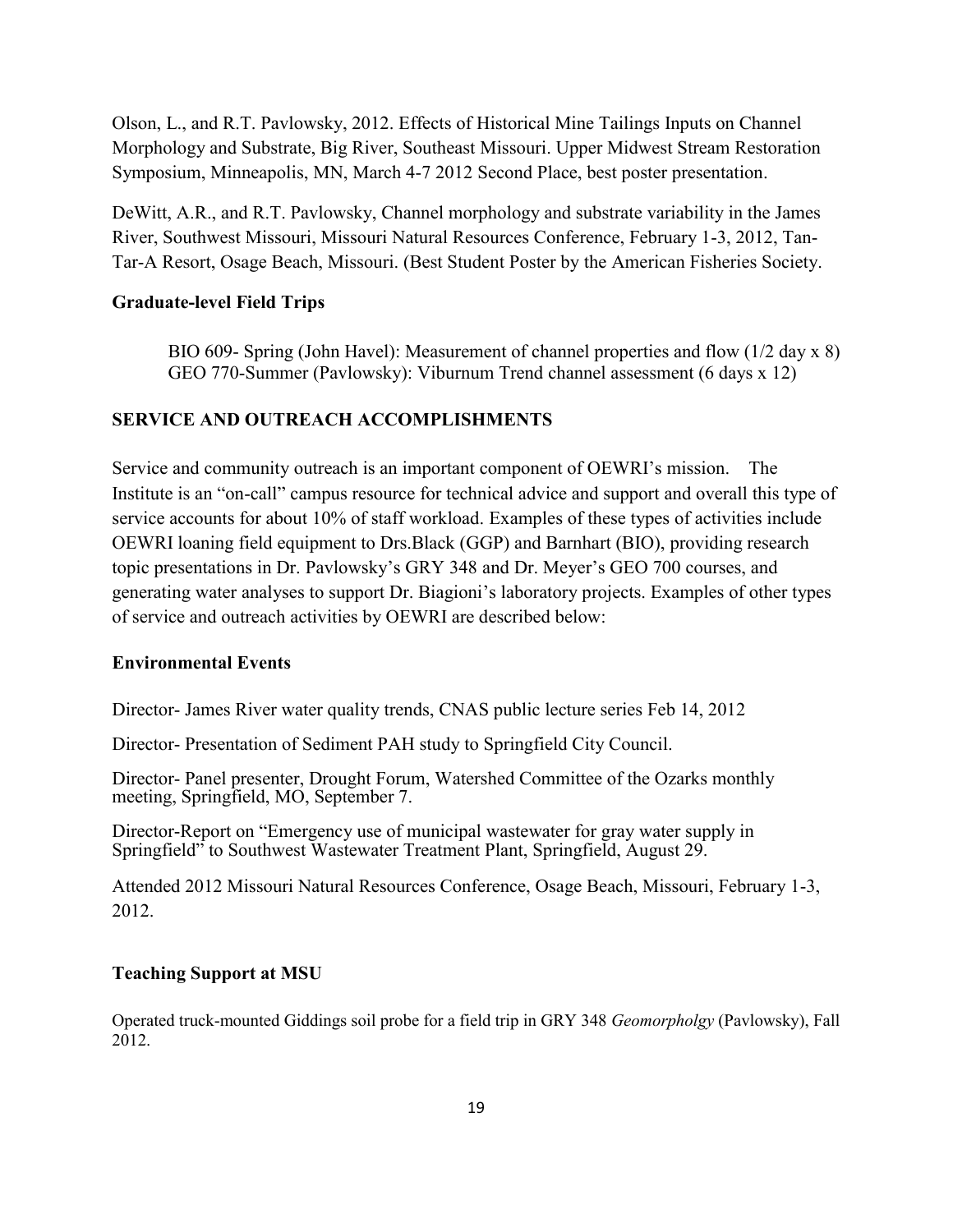Staff taught lab session on stream discharge and channel capacity in GRY 348 *Geomorpholgy* (Pavlowsky), Fall 2011.

Staff trained students how to survey stream channels in GRY 348 *Geomorpholgy* (Pavlowsky), Fall 2011.

Staff gave presentation to GEO 700 *Introduction to Graduate Study in Geospatial Science* (Meyer) in GGP, Fall 2011

Staff trained students how to survey stream channels in GEO 770 *Advanced Field and Laboratory Methods* (Pavlowsky), Summer 2011.

Recorded and reported mileage records and coordinated maintenance on OEWRI and GGP vehicles.

Provided technical assistance and water quality analyses for Project Wet summer program.

Provide technical support to Drs. Black (GGP), Dr Biagioni (CHM), Mantei (GGP), and Gouzie (GGP)

#### **Geospatial Technology Support**

GPS base station data access: OEWRI provides server space and public access through our website for Global Positioning Systems (GPS) differential correction data generated from the GGP base station receiver on top of Sunvilla Towers.

Geospatial database access**:** OEWRI provides access to geospatial data stored on OEWRI servers to GGP graduate students and faculty to support class projects and research

GGP GIS Support: OEWRI provides GPS receivers and related equipment for several courses offered by the department.

Student and Faculty Help: OEWRI provides "walk-in" assistance to students and faculty on a daily basis to help with GIS/GPS/Remote Sensing related tasks and environmental research needs.

#### **Regional Outreach**

Examples of community outreach and related committee work include the following:

Director is a member of the Future of Water Committee, a subcommittee of the Good Community Committee for the City of Springfield

Director is a member of the Conservation Planning Advisory group for the upper Meramec River watershed which is sponsored by The Nature Conservancy.

Director was a member of the Ozark Summit 2012 "Restoration in the  $21<sup>st</sup>$  Century" planning committee for a regional conference on ecological restoration held on campus on June 12-14.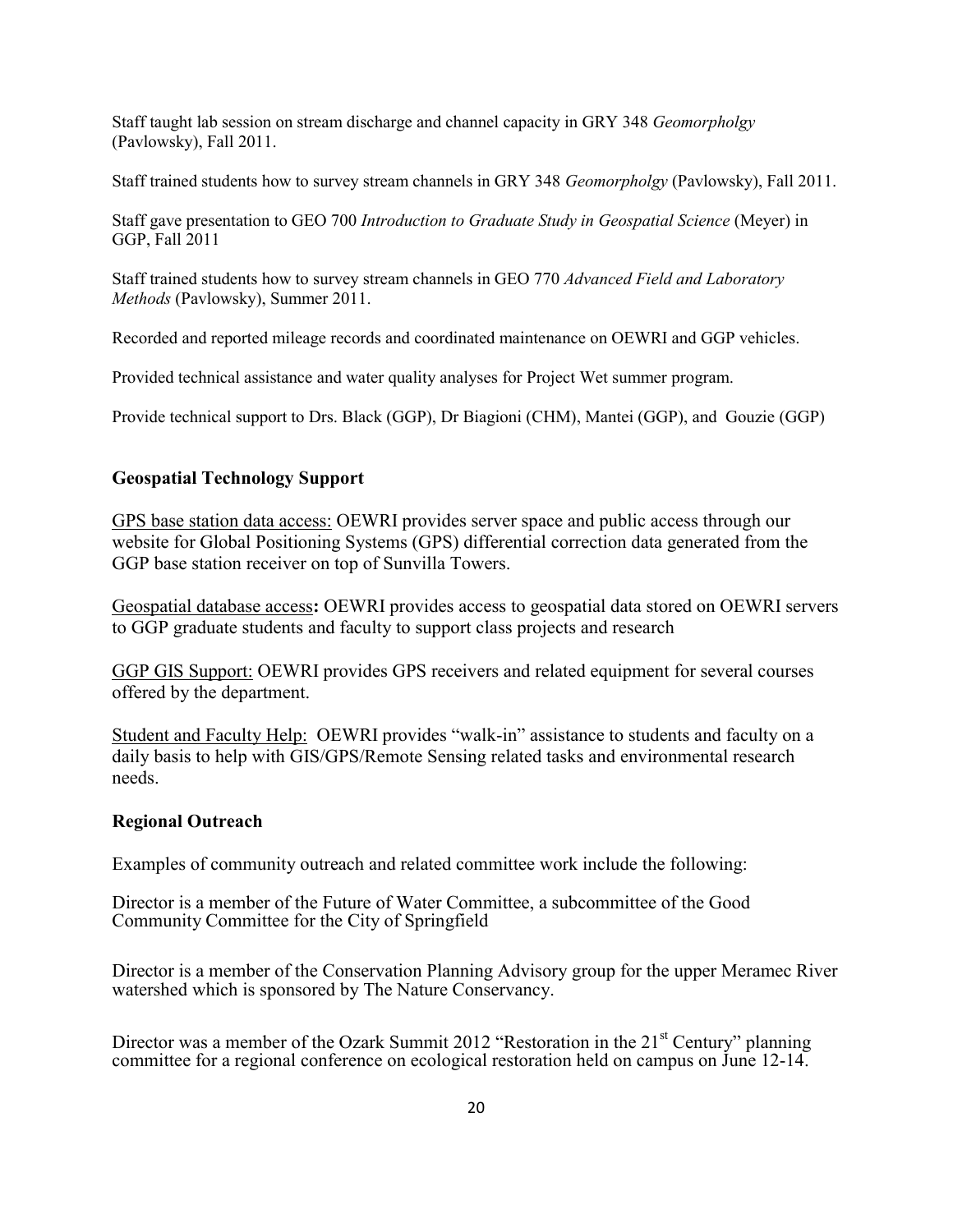Director lead an effort to bring MSU students and provide community assistance and technical support for fish sanctuary and watershed assessments in Bluefields Bay, Jamaica in partnership with Dan Beckman in Biology.

Director and Linnea Iantria (GGP) provided community assistance and technical support to develop a tourism masterplan for Bluefields Bay and Treasure Beach communities in Jamaica.

Director published invited op-ed essay "Missouri's endangered water resources need everyone's help" published in Springfield News-Leader and Kansas City Star, April 2012.

#### **PARTNERSHIPS**

One of the major goals for OEWRI is to develop and sustain partnerships across a wide range of environmental interests in the Ozarks and beyond through communication, resource sharing, and projects. In 2012, OEWRI worked with the following agencies and groups:

#### **Regional Environmental Groups (7)**

Watershed Committee of the Ozarks, Stacey Armstrong James River Basin Partnership, Joseph Pitts Upper White River Basin Foundation, David Casaletto Table Rock Lake Water Quality, Inc., Gopala Borchelt The Nature Conservancy, Steven Herrington Ozark Regional Land Trust, Abigail Lambert Big River Watershed Group, Michael Andresini

#### **Government Agencies (8)**

Environmental Protection Agency, Region 7 Missouri Department of Natural Resources Missouri Department of Conservation National Resources Conservation Service Southern Missouri Water Quality Project Greene County Soil and Water District USGS-Water Resources Program (Rolla. MO) U.S. Fish and Wildlife Service

#### **Universities (4)**

University of Missouri-Columbia Missouri University of Science and Technology East Carolina University Drury University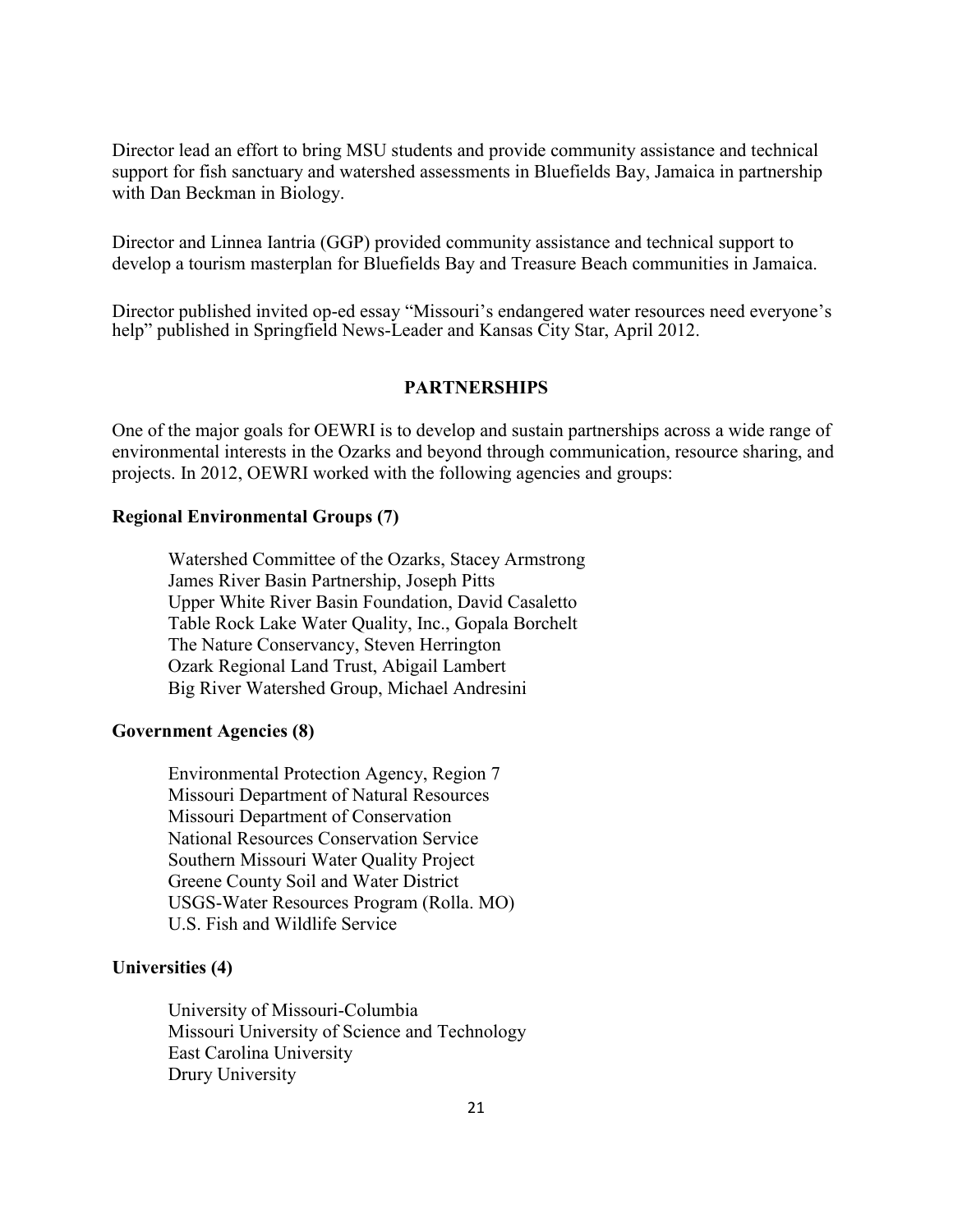#### **Local Governments (9)**

Greene County Christian County City of Springfield City of Nixa City of Ozark City of Battlefield City Utilities of Springfield City of Bolivar City of Ava

#### **Private Companies (1)**

Olsson Associates

#### **Missouri State University Centers (4)**

Center for Resources Planning and Management Darr Agricultural Center Center for Biomedical and Life Sciences Bullshoals Field Station/Project Wet

#### **Faculty Collaborators at MSU (7)**

Tom Dewitt, Agriculture Chris Barnhart, Biology Dan Beckman, Biology Paul Durham, Biology Doug Gouzie, Geology William Wedenoja, Anthropology Linnea Iantria, Geotourism

## **PUBLIC AFFAIRS ACTIVITIES**

OEWRI supports the Public Affairs Mission of MSU. Below are several examples of Public Affairs accomplishments for 2012.

Cultural Competence. OEWRI has extended its outreach and research program to the southwest coast of Jamaica on Bluefields Bay. MSU faculty, graduate students, and undergraduate students are working within local communities alongside citizen groups to address economic and environmental problems. The goal is to develop a sustainable economy that combines natural resource use with conservation activities including environmental education. Critical to the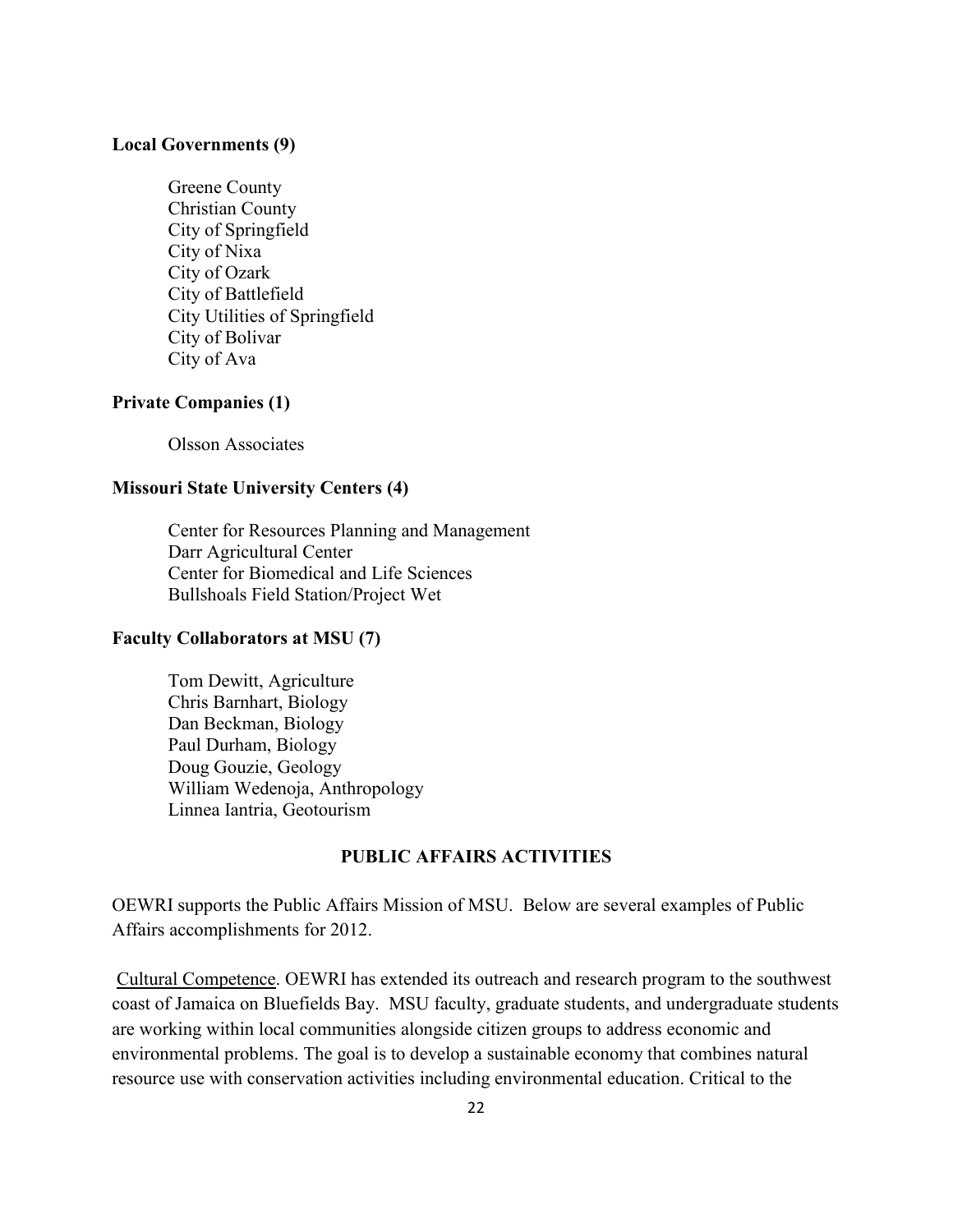sustainable goal is the development of geotourism opportunities, better water treatment facilities, improved marine fishery stocks, and soil and water conservation practices that result in both sufficient crop production and reduced soil erosion and runoff problems.

MSU faculty Bill Wedenoja (ANT), Dan Beckman (BIO), and Linnea Iantria (GGP) worked with OEWRI to assist Bluefields Bay community groups in their goal of developing a better future for their community and children. OEWRI is providing water quality, soil management, and mapping expertise to the partnership. In 2012, Pavlowsky lead one study-away student group and two graduate/undergraduate research trips to address marine conservation, water quality, and geotourism in Jamaica. With the financial support of the Latin American, Caribbean, and Hispanic Studies program and faculty research grants at MSU, OEWRI, GGP, and the Biology Department has been working on a pilot study to determine the baseline condition of the fishery and habitat quality in Bluefields Bay Fish Sanctuary. Two GSS MS theses have previously been completed in support of these efforts in 2010. In December 2012, a thesis on the effects of artificial reefs on fish populations was completed by Joshua Rudolph in Biology. Another thesis in GGP was completed in May 2013 on mapping of habitat including coral reefs in Bluefields Bayt. Pavlowsky has a new graduate student beginning in Fall 2013 who plans to complete a thesis on beach erosion along the south coast of Jamaica.

Ethical Leadership. OEWRI gives students a chance to work in the field of environmental management and research along side of faculty and government managers. They get to work on projects in support of environmental leadership goals and ethical decision-making. There are two projects that showcase this element in the Institute's accomplishments.

First, the MS-4 urban stream water quality monitoring program allows OEWRI to take a leadership role in addressing water management regulations for the City of Springfield and other urban areas in Greene County. We operate and report on a 32 site water quality monitoring network aimed at sampling nutrient, sediment, and chloride concentrations in storm runoff. The results of student run field monitoring and laboratory analyses are used to guide water quality management plans where students get to interact with state and local environmental managers. In addition, the data collected is being stored and evaluated by OEWRI to get as much scientific knowledge from the data as possible, rather than let it become buried in regulatory agency files. The collaborative aspect of this project helps our students to get hands-on experience in water quality monitoring, reduces the cost for regulatory compliance to the communities, and expands the utility of the data with research for the public good.

Second, the Big River sediment contamination study addresses questions about the degree and spatial extent of lead contamination in sediments from the Big River in eastern Missouri due to mine tailings inputs from the Old Lead Belt mining area which closed in 1972. OEWRI has become the leader on mining contamination problems in association within one of the largest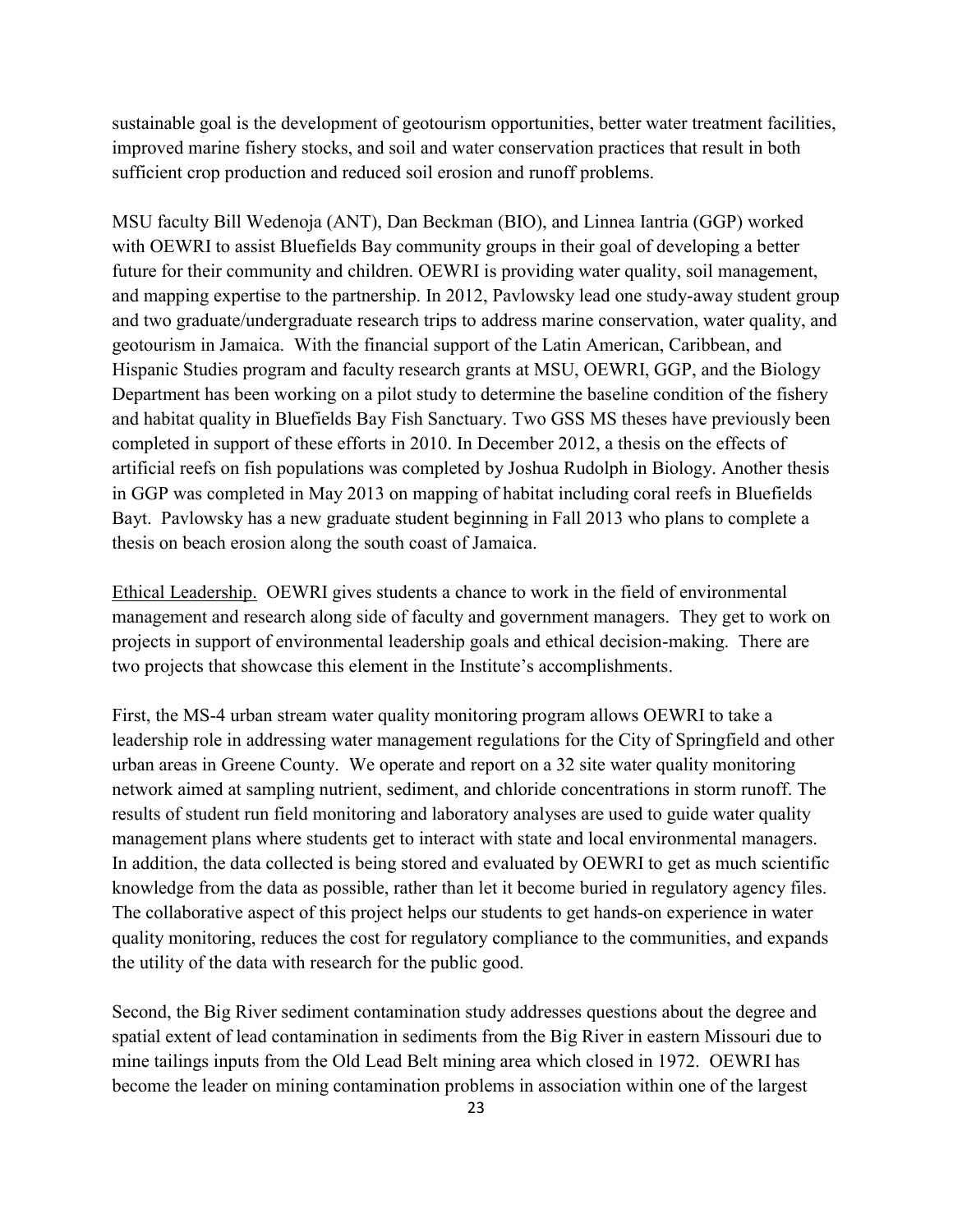Superfund sites in nation. Our students get opportunities to attend meetings with Federal environmental officials and managers where the results or our studies are being showcased to affect the decision-making process involved with management plans for the Big River. These plans address the toxic risks of contaminated sediment and water to aquatic life and human health. This work was expanded to include the Viburnum Trend mining area in SE Missouri in 2012.

Community Engagement. OEWRI is constantly out in the community working with partners and responding to new environmental challenges. Recall the long list of partners involved with OEWRI described above. Due to training and networking on projects, several OEWRI graduates have been hired by local watershed groups and local and state environmental agencies.

#### **UNIVERSITY BUDGET EXPENDITURES AND INCOME**

In addition to external grant funding, OEWRI is allocated about \$75,000 annually by the University to support staff and operations. The university dedicated these funds to OEWRI to provide match support for federal start-up funding and to add long-term stability to the operation of the Institute. The budgeting of these funds is generally distributed as follows: (i) full-time staff person, 67%; (ii) supplemental salary for the director, 13%; (iii) administrative and laboratory supplies, 15%; and (iv) emergency reserve, vehicle maintenance, and instrumentation operations, 5%.

The university budget allocation to OEWRI is leveraged to produce benefits beyond base funding in three ways: (i) salary match for federal grants; (ii) additional service time; and (iii) equivalent credit hour generation. OEWRI generates from 3 to 4 times the university budget annually included grants and fund leveraging for education and service benefits. An approximate accounting of additional cost benefits is provided below.

Match. State funds can be used to provide salary match on some environmental grants, the Federal 319 nonpoint source grants in particular require a 40% match in the total budget. OEWRI matches at least 25K annually to these types of grants.

Service Time. Activity logs for OEWRI staff indicate that 10% of the weekly workload is related to service to MSU. If a 10% return on staff time and annual staff salary of 34K is assumed, then three full-time staff generate about 13K in service benefits beyond project funding.

Credit Hour Generation. OEWRI staff are precluded from teaching courses at MSU under present funding line conditions. However, they contribute significantly to credit hour generation through mentoring, research projects, and field trips for undergraduate and graduate students.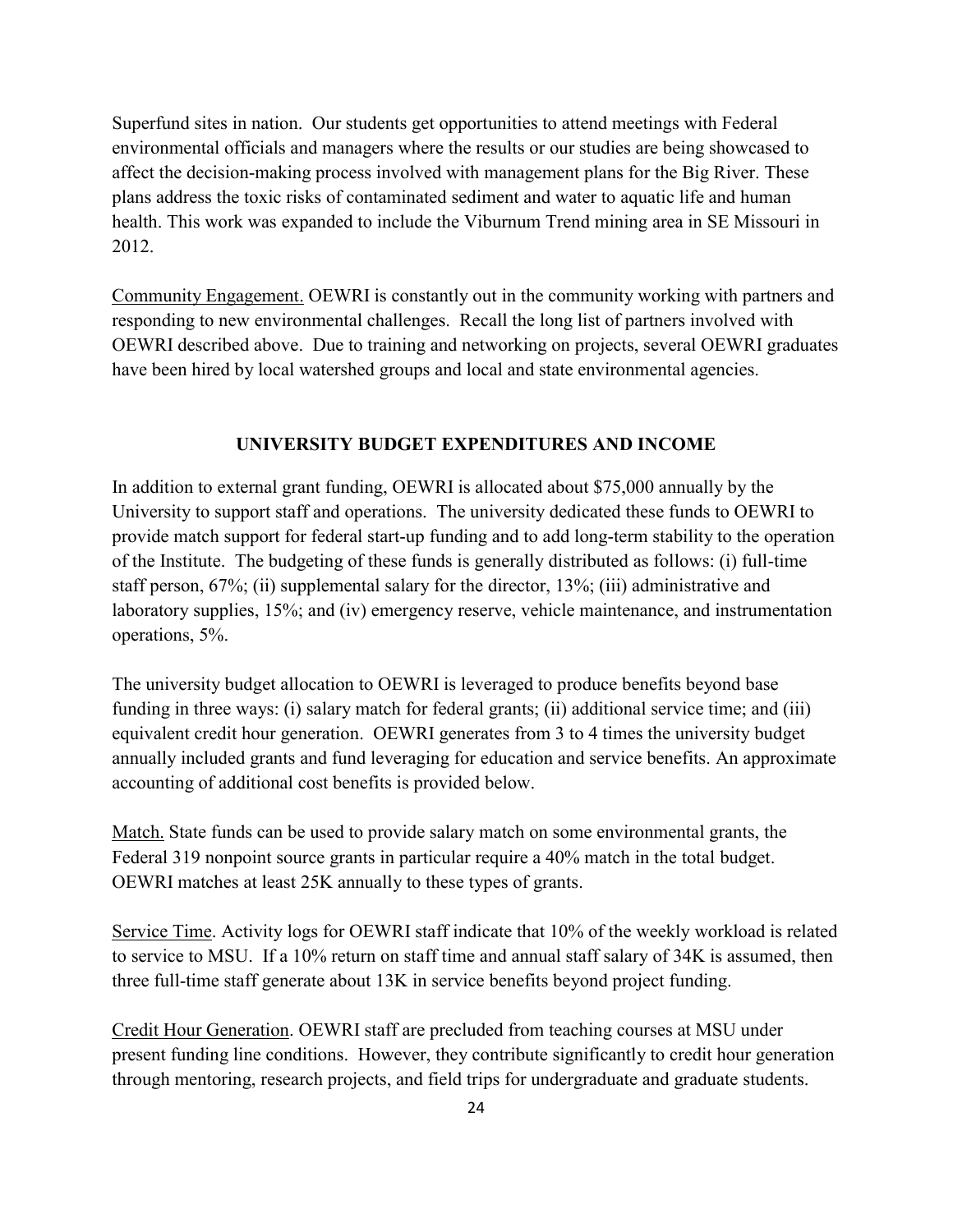Given the educational accomplishments described above, the dollar value of these benefits can be estimated. Typically, annual credit hour support generates about 15k to 20k in benefit for CNAS.

## **GOALS AND STRATEGIC PLAN FOR 2013**

OEWRI plan's is to continue on its present course of action and schedule of activities. The following six goals will help further support the mission of OEWRI:

(1) Continue to attract externally-funded projects.

(2) Continue to support and mentor undergraduate and graduate research.

(3) OEWRI effectiveness is limited by space limitations. OEWRI will work with CNAS and GGP to find more space.

(4) Continue to focus on peer-reviewed publication as an outlet for research project results. Through publication, OEWRI's reputation in the field can grow and it can be more competitive for basic research grant funding in the future.

(5) Maintain and regularly update the OEWRI website as a major communication and data outlet.

(6) Try to find ways to get more faculty into principal investigator roles in OEWRI. Research analysis and writing is a bottleneck for productivity.

(7) Expand partnerships with centers and research groups at MSU.

#### **SPACE AND STAFFING NEEDS**

Given the level of productivity of OEWRI and its lack of sufficient space to house staff, students, laboratories, and field equipment, four additional types of spaces are needed by OEWRI to improve productivity, working conditions, and safety:

(1) Sediment laboratory space (15' x 20') is needed for sediment sample preparation and analysis to support recent instrumentation acquisitions and funded research activities. It does not need a hood, but a running hot and cold sink would be very useful ("dirty lab").